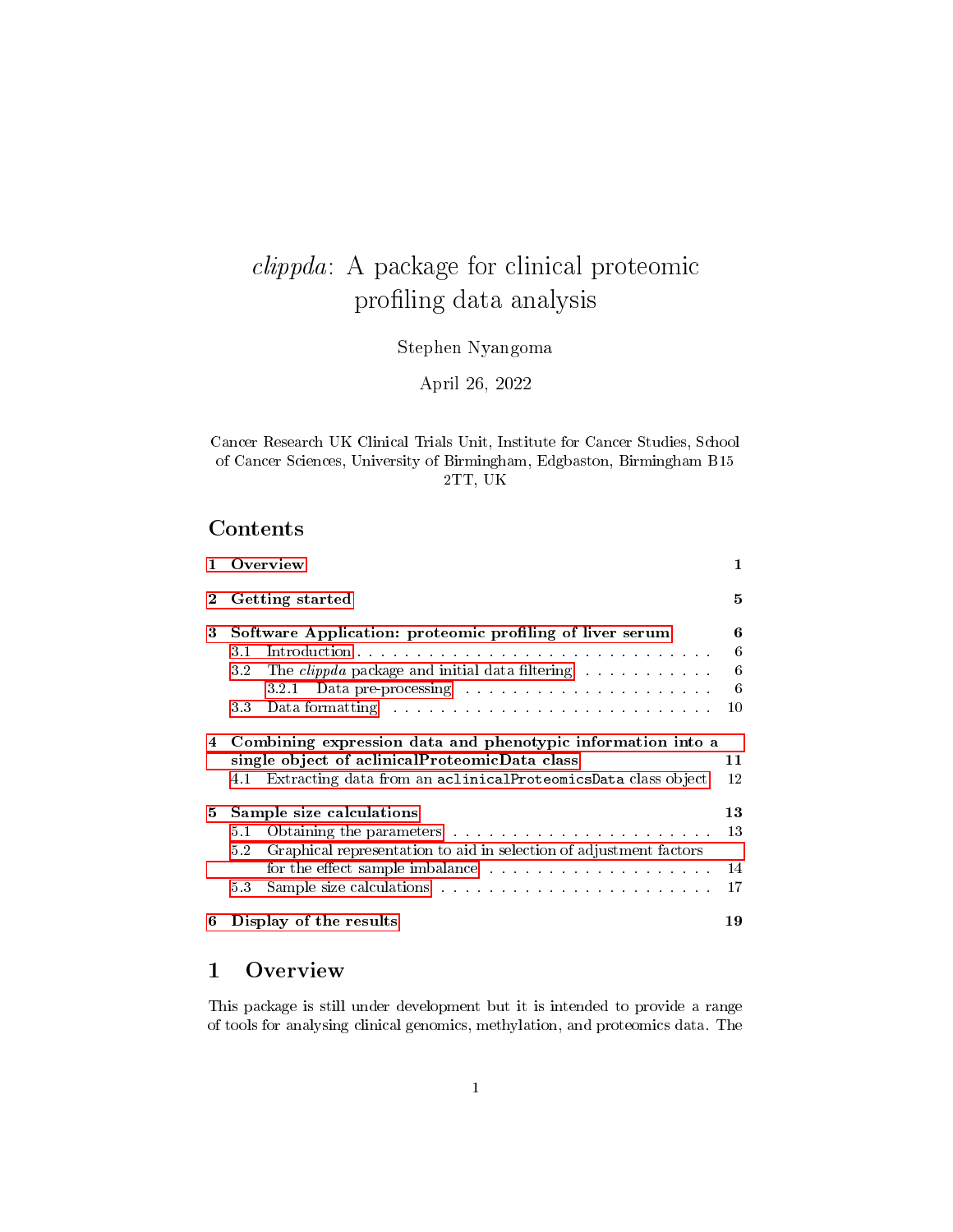method used is suitable for analysing data from single-channel microarray experiments, and mass spectrometry data (especially in the situation where there is not one-to-one correspondence between the cases and controls), with nonstandard repeated expression measurements arising from technical replicates. Its main application will be to mass spectrometry data analysis. Mass spectrometry approaches, such as the Matrix-Assisted Laser Desorption/Ionization (MALDI) and Surface-Enhanced Laser Desorption and Ionisation Time-of-Flight (SELDI-TOF), are increasingly being used to search for biomarkers of potentially curable early-stage cancer.

Currently, I am more concerned with the problem of finding the number of biological samples required for designing clinical proteomic proling studies to ensure adequate power for differential peak detection. But we have included a number of tools for the pre-processing of repeated peaks data, including tools for checking the number of replicates for each sample, the consistency of the peaks between replicate spectra, and for data formatting and "averaging". In the future, *clippda* package will offer additional tools, including: functions for differential-expression analysis of peaks from studies with technically replicated assays, and for pre-processing the 3-dimensional, Liquid Chromatography (LC) - Mass Spectrometry (MS) datasets.

To be able to detect clinically-relevant differences between cases and controls with adequate statistical power, a given number of biological samples must be analysed. While mass spectrometry technology is imperfect, and is affected by multiple sources of variation, little consideration has been given to sample size requirements for studies using this technology. Sample size calculations are typically based on the distribution of the measurement of interest, the betweensubject (biological) variability, the clinically meaningful size of the difference in expression values between the cases and controls, the power required to detect this difference, and the p-value (i.e. false positive rate). In proteomic profiling studies, sample size determination needs to consider several additional factors which make sample size calculations less straightforward than sample size determination for many other studies. We need to account for experimental error, and make adjustments for the number of experimental replicates. In addition, proteomic proling studies seek to simultaneously detect the association of multiple peaks with a given outcome; thus, adjustments, which control for the type I error rate, must be made to the sample size. However, the problem of controlling for the number of false positives is complicated in a proteomic profiling study. The number of peaks (and of differentially-expressed proteins) is normally much lower, often between 45 and 150, than the number of genes considered in microarray studies (typically, 1000's). Thus the parameters, such as the significance level, the power and the proportion of true positives, which control the FDR, must be specially defined for proteomic profiling studies: parameters appropriate to microarray studies cannot be transferred dirrectly to proteomic profiling studies. It is common to find that a significance cut-off of  $\alpha = 0.05$ is used. For proteomics datasets this level of signicance has been shown to adequately control for the tail probability of the proportion of false positives, (TPPFP) [\(Birkner et al.](#page-20-0) [\(2006\)](#page-20-0)). TPPFP is a resampling-based empirical Bayes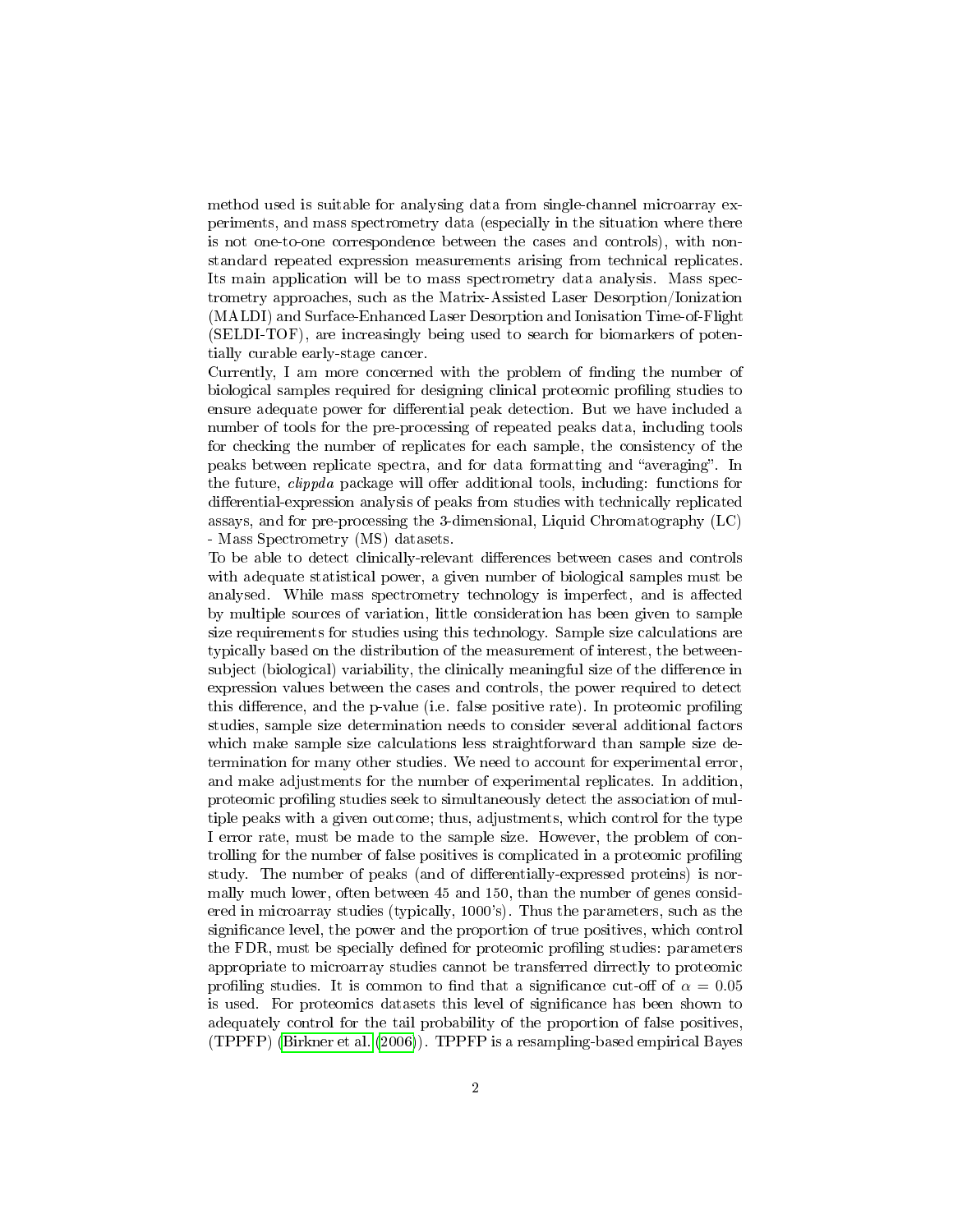method which controls the ratio of false positives to total rejections. It does not require the use of a fixed value for the clinically important difference for all peaks (as required in microarrays; see, e.g. [Dobbin and Simon](#page-21-0) [\(2005\)](#page-21-0)), and is suitable for comparative analyses where these differences may vary across chip-types, for example.

Our applications focus on the clinical proteomics of cancer. Most of the gene expression and proteomics analyses involving human specimens are observational case-control by design, and this fact immediately raises the key issue of possible biases and confounding factors in the populations from which the samples are drawn [\(Boguski and McIntosh](#page-20-1) [\(2003\)](#page-20-1)). Moreover, most clinical studies are unbalanced in that the number of biological samples having specific phenotypic attributes differs between the cases and controls. Sample imbalance has been found to have a huge impact on sample size requirements in microarray studies [\(Kun et al.](#page-21-1) [\(2006\)](#page-21-1)) but has not been a subject of study in proteomic proling studies. Unfortunately, in the majority of clinical genomic and proteomic pro filing studies, the distinction between observational and experimental designs is not made, and the methods for analyzing experimental (randomized) clinical studies are used, arbitrarily. This software implements a method [\(Nyangoma](#page-21-2) [et al.](#page-21-2) [\(2011\)](#page-21-2)) for calculating the sample size required for planning proteomic pro filing studies which adjusts for the effect of sample imbalances and confounding factors. Perhaps the main challenge in constructing a sample size formula for planning proteomic proling studies is the fact that confounders must be appropriately adjusted for. However, typically no confounder information is available at the design stage of a study. In this case, two options are available:

1. Ignore the confounder information and use the sample size calculation formula such as that adopted by [Cairns et al.](#page-21-3) [\(2009\)](#page-21-3). However, this underestimates the sample size required, which may have an adverse effect on the quality of the conclusions drawn from the study.

2. Introduce a method which makes it simple to include adjustments for expected heterogeneities in sample size calculations.

We use a sample size formula which is based on a modified version of the Generalize Estimating Equations (GEE) method [\(Nyangoma et al.](#page-21-2) [\(2011\)](#page-21-2)). It takes into account the experimental design of repetitions of peak measurements, and it adequately adjusts for all sources of variability, heterogeneity and imbalances in the data. In this method, it is assumed that the joint distribution of the peak data and the covariates is known. Thus the usual Fisher information matrix is replaced by the expected (with respect to covariates) Fisher information matrix and the covariate information enters the formula as a function of the multinomial proportions of subjects with specific attributes, while the repeated peak information enters as a linear function of the intraclass correlations between the intensities of the replicates. This method makes it straightfoward for a clinician to plan what proportion of samples with given attributes to include in an experiment. Typically, the covariate information need not be available for the confounding effects to be specified in a sample size calculation. For any proteomic profiling study, the effect of covariates on sample size calculation may be simulated from an appropriate univariate normal distribution with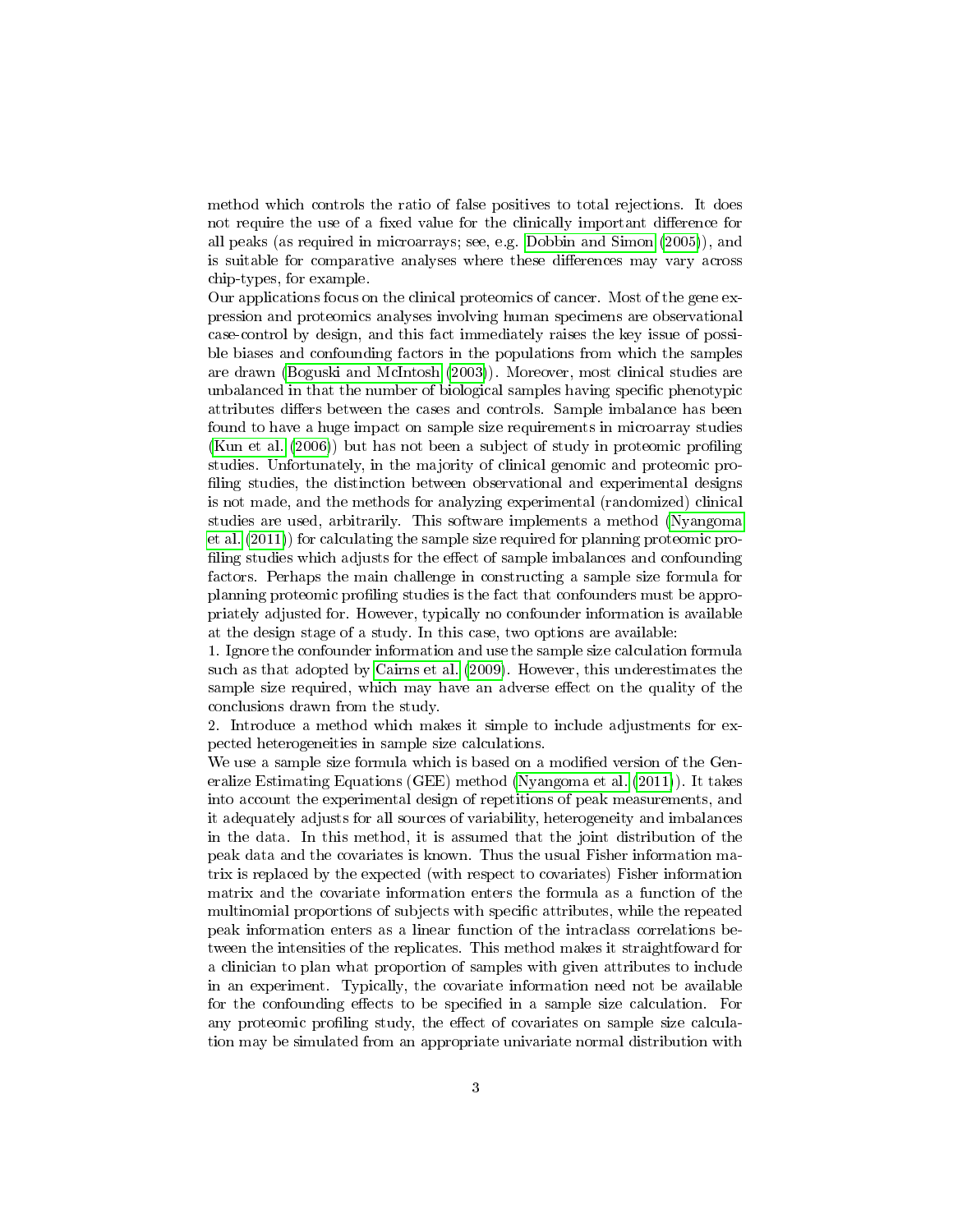mean  $Z = 2 + c$ , where  $0 \leq c \leq 1$ . In these simulations, values of  $Z \approx 2$  (and a small variance  $\approx 0.03$ , indicate that the study is balanced. Departures from these values represents various degrees of imbalance. As far as we know, there is only one reference on the sample size requirements for proteomic proling studies: [Cairns et al.](#page-21-3) [\(2009\)](#page-21-3); but there is an extensive literature for sample size in microarray studies (e.g. [Dobbin and Simon](#page-21-0) [\(2005\)](#page-21-0); [Jørstad et al.](#page-21-4) [\(2007\)](#page-21-4); [Kun](#page-21-1) [et al.](#page-21-1) [\(2006\)](#page-21-1); [Wei et al.](#page-21-5) [\(2004\)](#page-21-5)).

Defining guidelines for sample size requirements in proteomic profiling studies is complex, since there are multiple ways of setting up experiments: for example, there are many SELDI chip-types (e.g. IMAC, MC10, H50, and Q10), several biofluids (e.g. serum, urine, and plasma), a number of possible control objects (e.g. healthy or diseased controls), and various sample-types (e.g. cancers which are localalized in different body organs). This results in a difficult multifactorial, problem and the use of pilot data is warranted.

This method is implemented in the *clippda* package, which offers a number of functions for data pre-processing, formatting, inference, and sample size calculations for unbalanced SELDI or MALDI proteomic data with technical replicates. As opposed to microarrays, it requires multiple parameters, including the intraclass correlations, protein variance, and the clinically important differences. The intraclass correlation is usually fixed in many applications involving repeated measurements, and we follow this approach. We avoid defining the clinically important differences as fold-changes. We rely on a well-defined interval to determine what is clinically important. The sample sizes required for planning clinical proteomic profiling studies are the elements of the plane described by the clinically important differences versus protein variances. There is an option for plotting sample size parameters from past experiments on the grid described by the the clinically important differences versus protein variances, onto which sample size contours have been superimposed. This information is crucial for establishing general guidelines for sample size calculations in proteomic profiling studies as it gives the bounds for sample size requirements. Thus the grid may be used as tool for integrating sample size information from disparate sources. The control of biological variance is found to be critical in determining sample size. In particular, the parameters used in our calculations are derived from summary statistics of peaks with "medium" biological variation.

Even though, the method for specifying the confounder effect [\(Nyangoma et al.](#page-21-2) [\(2011\)](#page-21-2)) is particularly important at the design stage of a clinical proteomics study, it may also be employed when one wants to reuse the data from a previous study (in which there is no complete record of covariates) as the "pilot" data for a new study. The data from previous studies can be used to determine the range for possible values for the intraclass correlation, the within and between sample variances, and the size of differences to be estimated. Then the method given in Nyangoma et al. (2009), may be used to to specify the range for possible values for the confounding effects, which can be used in sample size calculations to set guidelines for the required sample size when designing a proteomic proling study.

From a clinical proteomic profiling study we have protein expression measure-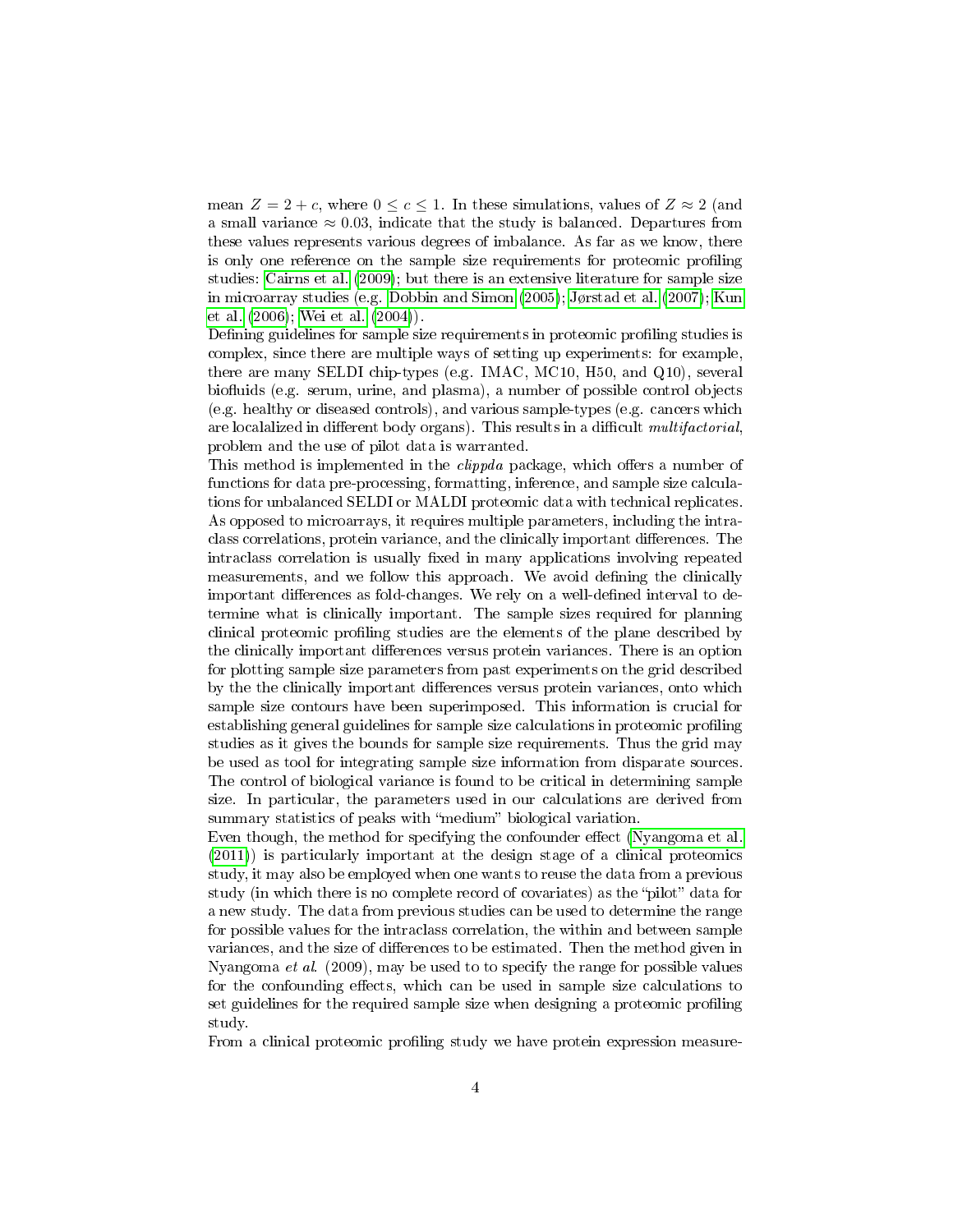ments, and separate records of phenotypic characteristics of the samples under study. However, these datasets are stored in formats which cannot be used directly in statistical analyses. Moreover, there is often missing phenotypic information for certain individuals. Thus data management and storage become key issues in proteomic profiling data analyses.

We define a new object class for clinical proteomic profiling data, known as aclinicalProteomicData, which can be used to combine both expression data and phenotypic information from a clinical proteomic study into a single coherent and well-documented data structure which can be used directly in analyses. An aclinicalProteomicData class object has slots for storing: "raw" SELDI data, covariates, phenotypic data, classes for phenotypic variables, and the number of peaks of interest (e.g. peaks detected by Biomarkers wizard software).

It should be noted that there are two packages in Bioconductor for handling **SELDI** datasets. The *PROcess* package [\(Li et al.](#page-21-6)  $(2005)$ ), provides functions for pre-processing raw SELDI mass spectra. caMassClass [\(Tuszynski](#page-21-7) [\(2003\)](#page-21-7)), provides tools for pre-processing, and classification of SELDI datasets. Thus, the mass spectrometry datasets pre-processed using these packages could be analysed using the *clippda* package, to provide information on differential protein expression and the sample size required to plan a proteomic profiling study.

### <span id="page-4-0"></span>2 Getting started

Installing the package. There are instructions for installing packages at [http://www.bioconductor.org/docs/install/.](http://www.bioconductor.org/docs/install/) For Windows users, first download the appropriate file for your platform (e.g. a .zip file) from the Bioconductor website [http://www.bioconductor.org/.](http://www.bioconductor.org/) Next start R and select the Packages menu. Next, select Install package from local zip file.... Find and highlight the location of the zip file and click on open. Alternatively, you can download the package from your nearest CRAN mirror site. Simply set the CRAN mirror appropriately, and then use the command install.packages from within an R session.

Loading the package. To load the *clippda* package in your R session, type library(clippda).

**Help files.** Detailed information on *clippda* package functions can be obtained in the help files. For example, to view the help file for the function clippda in a browser, use help.start followed by ?clippda.

Case study. We provide data from sera samples from liver patients.

Sweave. This document was generated using the Sweave function from the R tools package. The source (.Rnw) file is in the /inst/doc directory of the clippda package.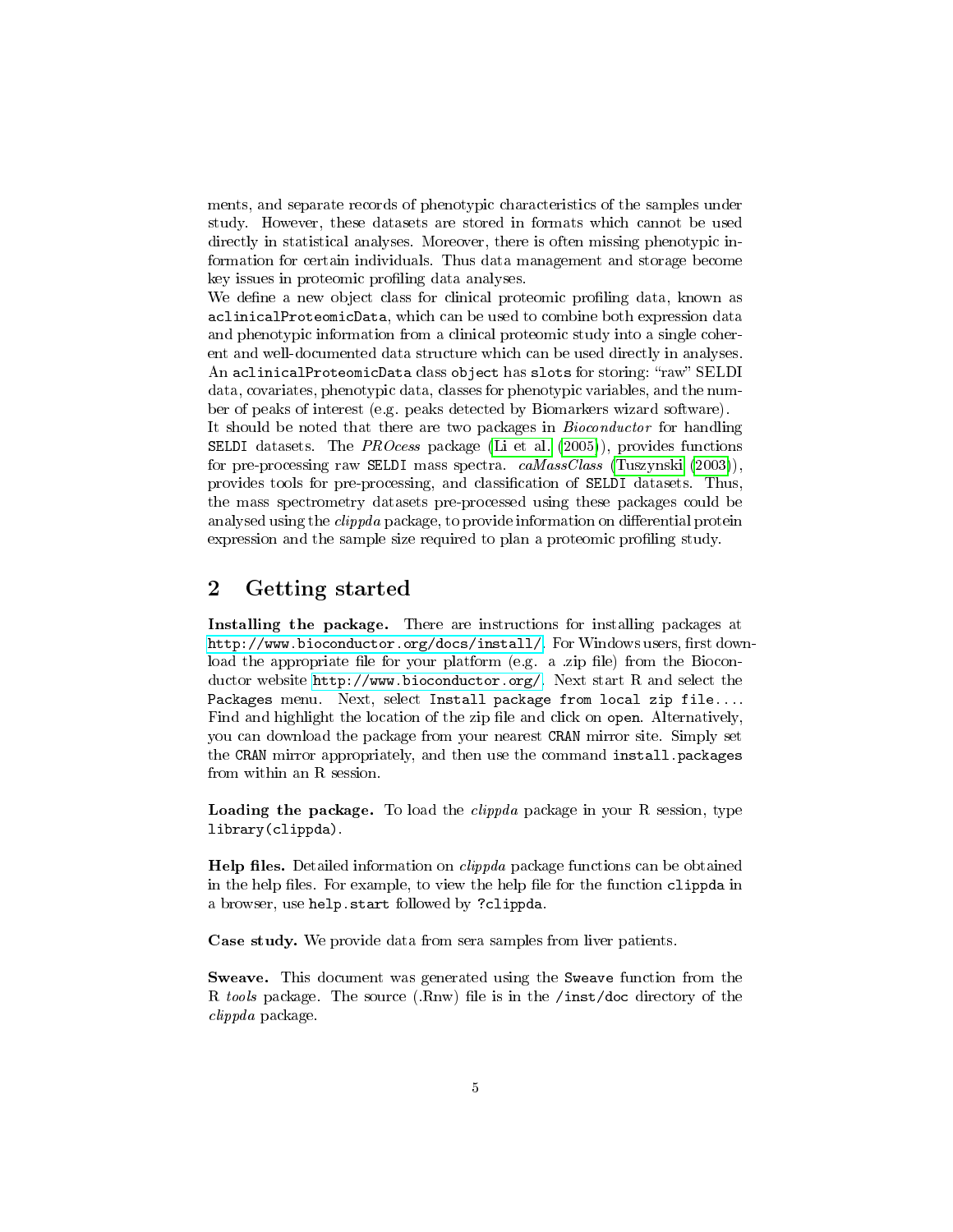# <span id="page-5-0"></span>3 Software Application: proteomic profiling of liver serum

### <span id="page-5-1"></span>3.1 Introduction

The package for calculating the sample size required for planning a proteomic profiling study is called *clippda*. In it, there are a number of user level functions for pre-processing proteomic data with repeated peak measurements to put them in a format amenable to analysis using conventional tools for repeated measures analysis. The function for sample size calculations is called sampleSize. There are plots for visualizing the results of your calculations: the sampleSizeContourPlots draws a grid for calculating sample size using parameter values that we have found to be clinically-relevant, while sampleSize3DscatterPlots displays the sample sizes corresponding to the range of the clinically important parameters.

We begin by loading the necessary package

> library(clippda)

We use the install.packages, or the function, bioLite, to get the necessary analysis and data packages from the R and Bioconductor repositories.

#### <span id="page-5-2"></span>3.2 The *clippda* package and initial data filtering

The dataset used for illustration is from the proteomic profiling of liver cancer patients vs non-cancer controls. There were 60 sera samples from patients with liver tumors, and 69 from non-cancer controls. In addition to the information on tumor class (exposure) of the samples, gender information was available. The samples were divided into two aliquots, pre-processed using the SELDI protocol, and then assayed on IMAC chips. Although all the samples (except the QC, or quality control, samples) were meant to be assayed in duplicate, there were cases of mislabelling, resulting in some samples having no replicates and others having more than two replicates. So we developed a pre-processing tool to detect samples with incorrect numbers of replicates. The samples without replicates were discarded; while samples having more than two replicates were checked for consistency of peaks. The two replicates with the most similar peak information were used in further analyses. We first illustrate how to pre-process the repeated peak data to get duplicate peak measurements which are used in sample size calculations. The liverRawData is the raw data from the Biomarkers wizard, while the liverdata is its pre-processed version and liver.pheno is a dataframe of sample phenotypic information.

#### <span id="page-5-3"></span>3.2.1 Data pre-processing

- > data(liverdata)
- > data(liverRawData)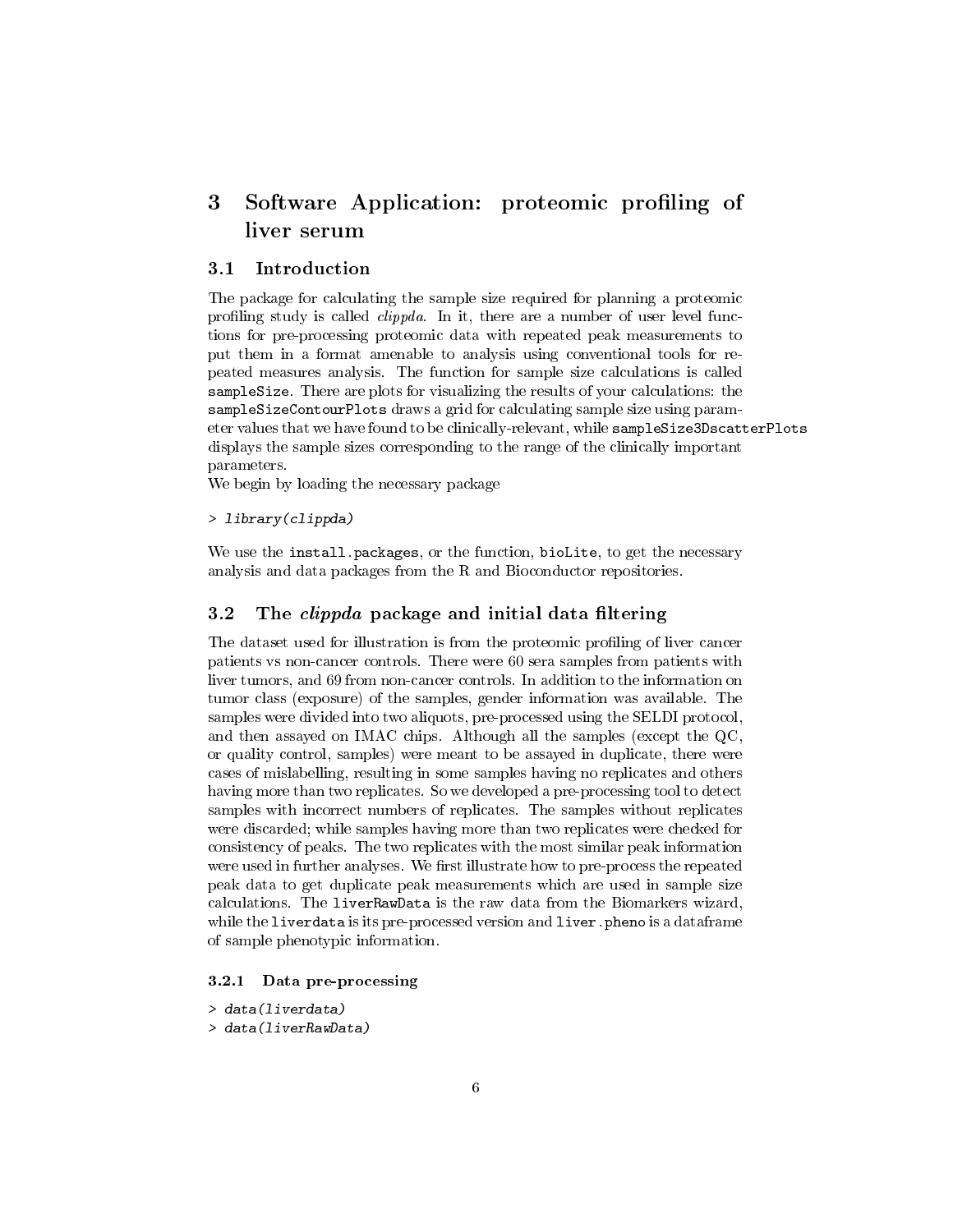```
> data(liver_pheno)
> liverdata[1:4,]
 SampleTag CancerType Spectrum Peak Intensity
1 156 c 1 19.199355
2 156 c 1 2 24.144236
3 156 c 1 3 31.319952
4 156 c 1 4 4.515875
 Substance.Mass
1 1689.272<br>2 1776.455
     2 1776.455
3 1863.600
4 1883.988
> liverRawData[1:4,]
 SampleTag CancerType Spectrum Peak Intensity
1 156 c 1 19.199355
2 156 c 1 2 24.144236
3 156 c 1 3 31.319952
4 156 c 1 4 4.515875
 Substance.Mass
1 1689.272
2 1776.455
3 1863.600
4 1883.988
The short description of the data is
> names(liverdata)
[1] "SampleTag" "CancerType" "Spectrum"
[4] "Peak" "Intensity" "Substance.Mass"
> dim(liverdata)
[1] 13886 6
```
Here are the samples from the "raw" data, for which the number of replicates is not 2 (which is due to mislabelling, in most cases), the intended number of replicates:

```
> no.peaks <- 53
> no.replicates <- 2
> checkNo.replicates(liverRawData,no.peaks,no.replicates)
[1] "250" "25" "40"
```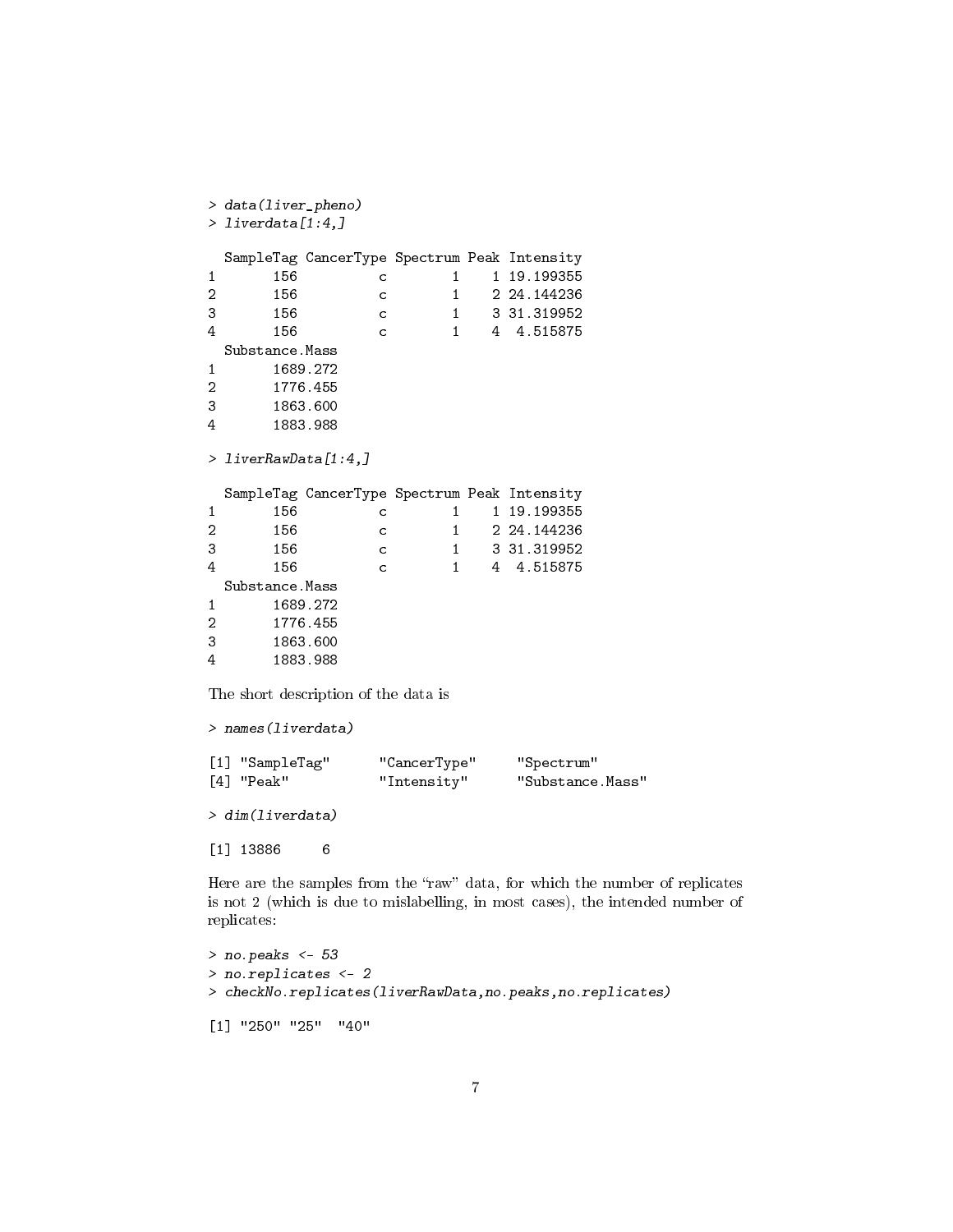These samples must be pre-processed to:

(i) discard the information on samples which have no replicate data, and (ii) for samples with more than 2 replicate expression data, only duplicates with most similar peak information are retained for use in subsequent analyses. We can use the wrapper for pre-processing functions, preProcRepeatedPeakData, to pre-process the repeated raw mass spectrometry data from the Biomarker wizard. It identifies and discards information on samples that have no replicates. Then for the samples with two or more replicates, it selects and returns data for two replicates with most similar expression pattern. This is done as follows:

```
> threshold <- 0.80
> Data <- preProcRepeatedPeakData(liverRawData, no.peaks, no.replicates, threshold)
```
Only sample with ID 250 has no replicates and has been omitted from the data to be used in subsequent analyses. This fact may varified by using the R command, setdiff:

```
> setdiff(unique(liverRawData$SampleTag),unique(liverdata$SampleTag))
```
[1] 250

```
> setdiff(unique(Data$SampleTag),unique(liverdata$SampleTag))
```
integer(0)

Now filter out the samples with conflicting replicate peak information using the spectrumFilter function:

```
> TAGS <- spectrumFilter(Data,threshold,no.peaks)$SampleTag
> NewRawData2 <- Data[Data$SampleTag %in% TAGS,]
> dim(Data)
[1] 13886 6
> dim(liverdata)
[1] 13886 6
> dim(NewRawData2)
[1] 13886 6
```
The output is similar to the liverdata that is included in this package.

In the case of this data (the liver data), all technical replicates have coherent peak information, since no sample information has been discarded by spectra filter.

Let us have a look at what the pre-processing does to samples with more than 2 replicate spectra. Both samples with IDs 25 and 40 have more than 2 replicates.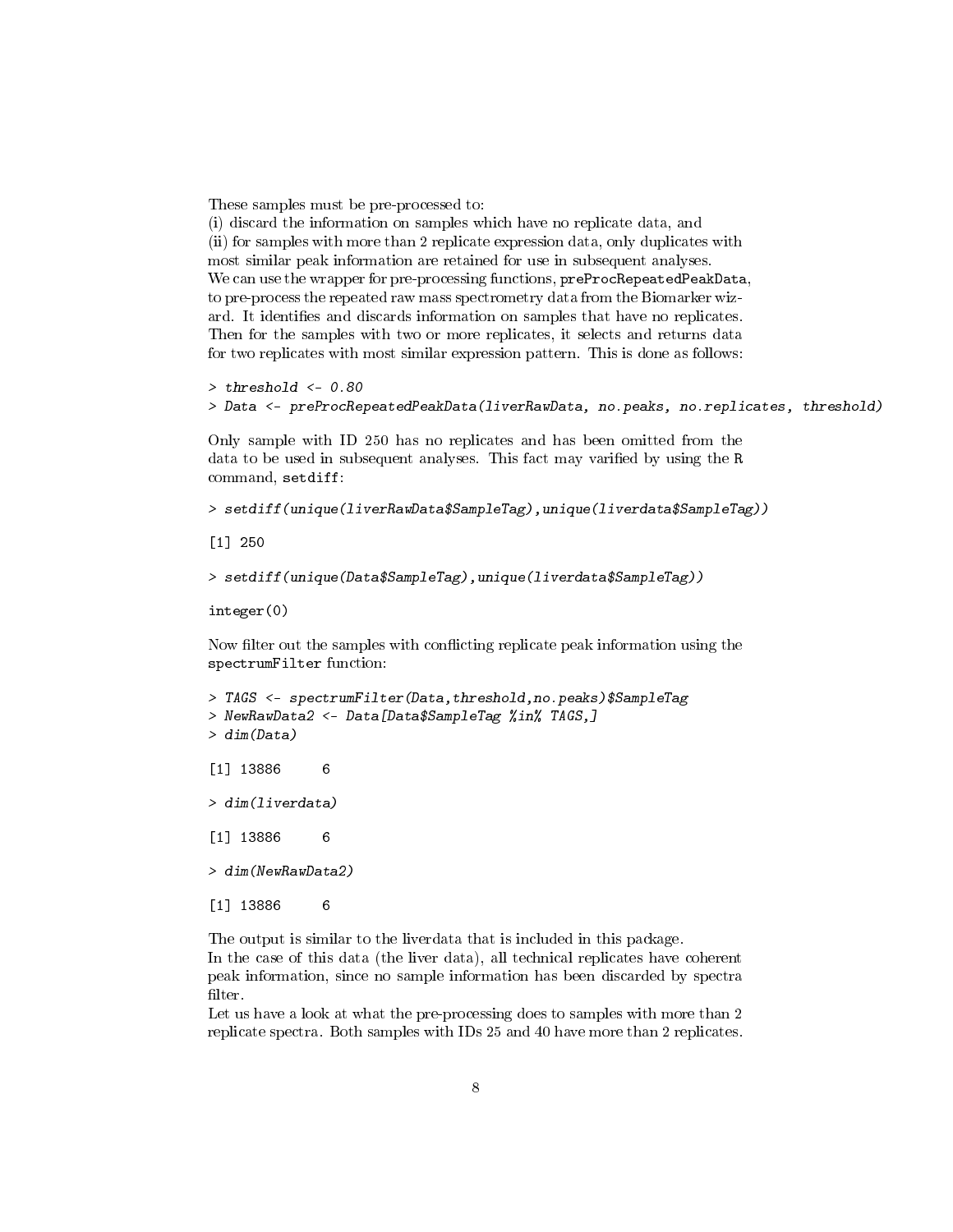> length(liverRawData[liverRawData\$SampleTag == 25,]\$Intensity)/no.peaks

[1] 3

```
> length(liverRawData[liverRawData$SampleTag == 40,]$Intensity)/no.peaks
```
[1] 4

Take correlations of the log-intensities to find which of the 2 replicates have the most coherent peak information.

```
> Mat1 <- matrix(liverRawData[liverRawData$SampleTag == 25,]$Intensity,53,3)
> Mat2 <-matrix(liverRawData[liverRawData$SampleTag == 40,]$Intensity,53,4)
> cor(log2(Mat1))
```
 $[,1]$   $[,2]$   $[,3]$ [1,] 1.0000000 0.9830000 0.7939772 [2,] 0.9830000 1.0000000 0.7390008 [3,] 0.7939772 0.7390008 1.0000000

> cor(log2(Mat2))

 $[0,1]$   $[0,2]$   $[0,3]$   $[0,4]$ [1,] 1.0000000 0.9917671 0.9669138 0.9859144 [2,] 0.9917671 1.0000000 0.9705106 0.9915617 [3,] 0.9669138 0.9705106 1.0000000 0.9855580 [4,] 0.9859144 0.9915617 0.9855580 1.0000000

We see that the first two columns of both Mat1 and Mat1, which contain the the raw intensities for samples with IDs 20 and 40, respectively, have the most similar peaks information (have the most highly correlated spectrum). The function that picks the most similar duplicate spectra is mostSimilarTwo. Let us check that it correctly identifies the first two columns of both Mat1 and Mat1, as having the most coherent peak information:

```
> Mat1 <- matrix(liverRawData[liverRawData$SampleTag == 25,]$Intensity,53,3)
> Mat2 <-matrix(liverRawData[liverRawData$SampleTag == 40,]$Intensity,53,4)
> sort(mostSimilarTwo(cor(log2(Mat1))))
```
[1] 1 2

> sort(mostSimilarTwo(cor(log2(Mat2))))

[1] 1 2

Next, check that the pre-processed data, NewRawData2, contains similar information to liverdata (the allready pre-processed data, included in the *clippda*).

> names(NewRawData2)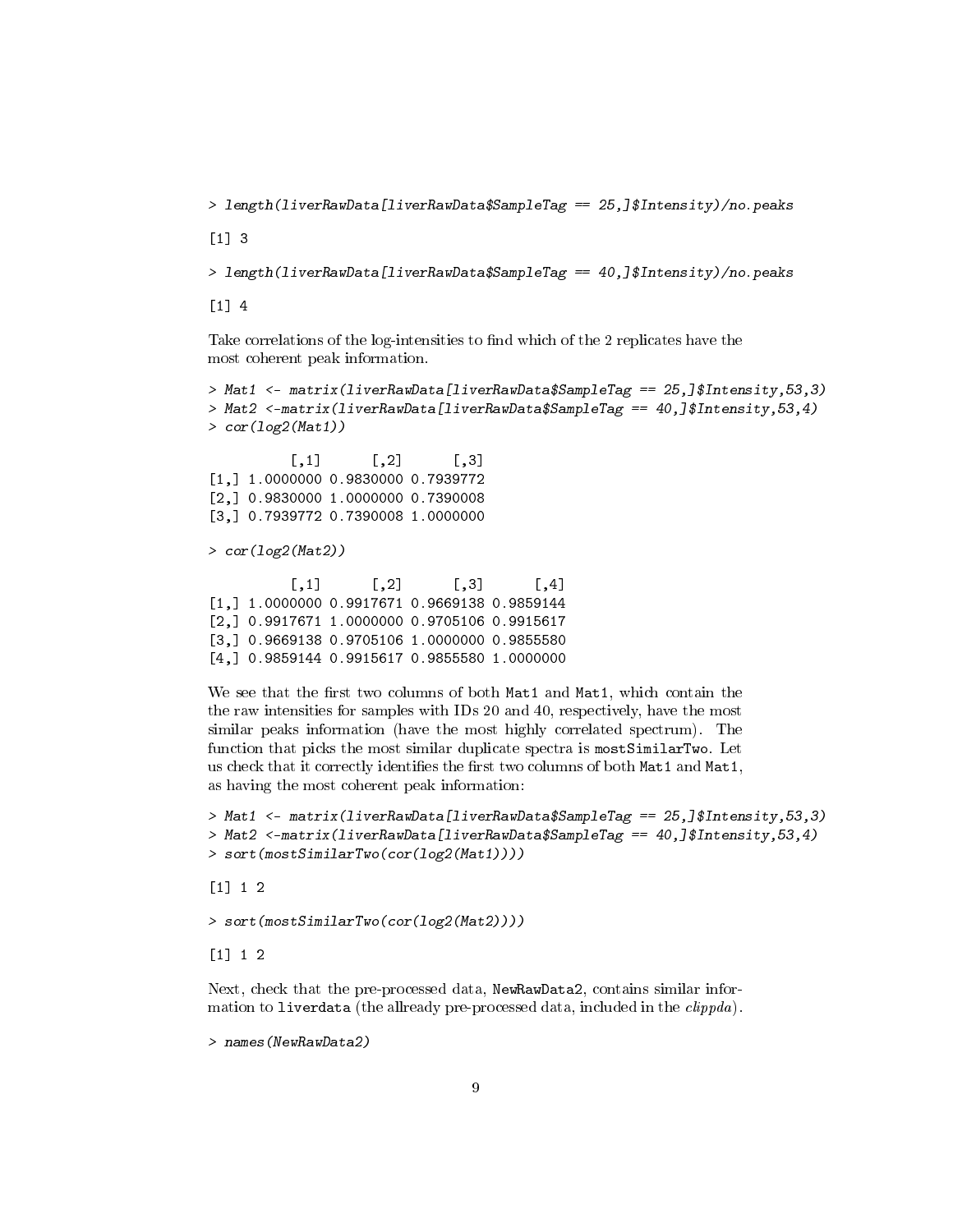```
[1] "SampleTag" "CancerType" "Spectrum"
[4] "Peak" "Intensity" "Substance.Mass"
> dim(NewRawData2)
[1] 13886 6
> names(liverdata)
[1] "SampleTag" "CancerType" "Spectrum"
[4] "Peak" "Intensity" "Substance.Mass"
> dim(liverdata)
[1] 13886 6
> setdiff(NewRawData2$SampleTag,liverdata$SampleTag)
integer(0)
> setdiff(liverdata$SampleTag,NewRawData2$SampleTag)
integer(0)
> summary(NewRawData2$Intensity)
   Min. 1st Qu. Median Mean 3rd Qu. Max.
 -0.4864 1.8281 4.3875 9.2016 10.2057 123.8938
> summary(liverdata$Intensity)
   Min. 1st Qu. Median Mean 3rd Qu. Max.
 -0.4864 1.8281 4.3875 9.2016 10.2057 123.8938
```
#### <span id="page-9-0"></span>3.3 Data formatting

Most computations in this package are performed on data which are arranged in a format which can be averaged by the limma package function, dupcor, which is generated using the function called sampleClusteredData.

```
> JUNK_DATA <- sampleClusteredData(NewRawData2,no.peaks)
> head(JUNK_DATA)[, 1:5]156 157 158 160 161
1 19.19936 4.277178 0.9830726 7.349703 16.78190
2 21.33371 3.248283 1.7195330 4.211342 10.18573
3 24.14424 6.566648 1.6985200 12.675141 28.03468
4 26.53655 5.966934 2.8839186 7.214974 17.35570
5 31.31995 7.710894 3.0078051 14.281464 49.45436
6 34.02668 6.655040 4.8840995 8.047355 33.70502
```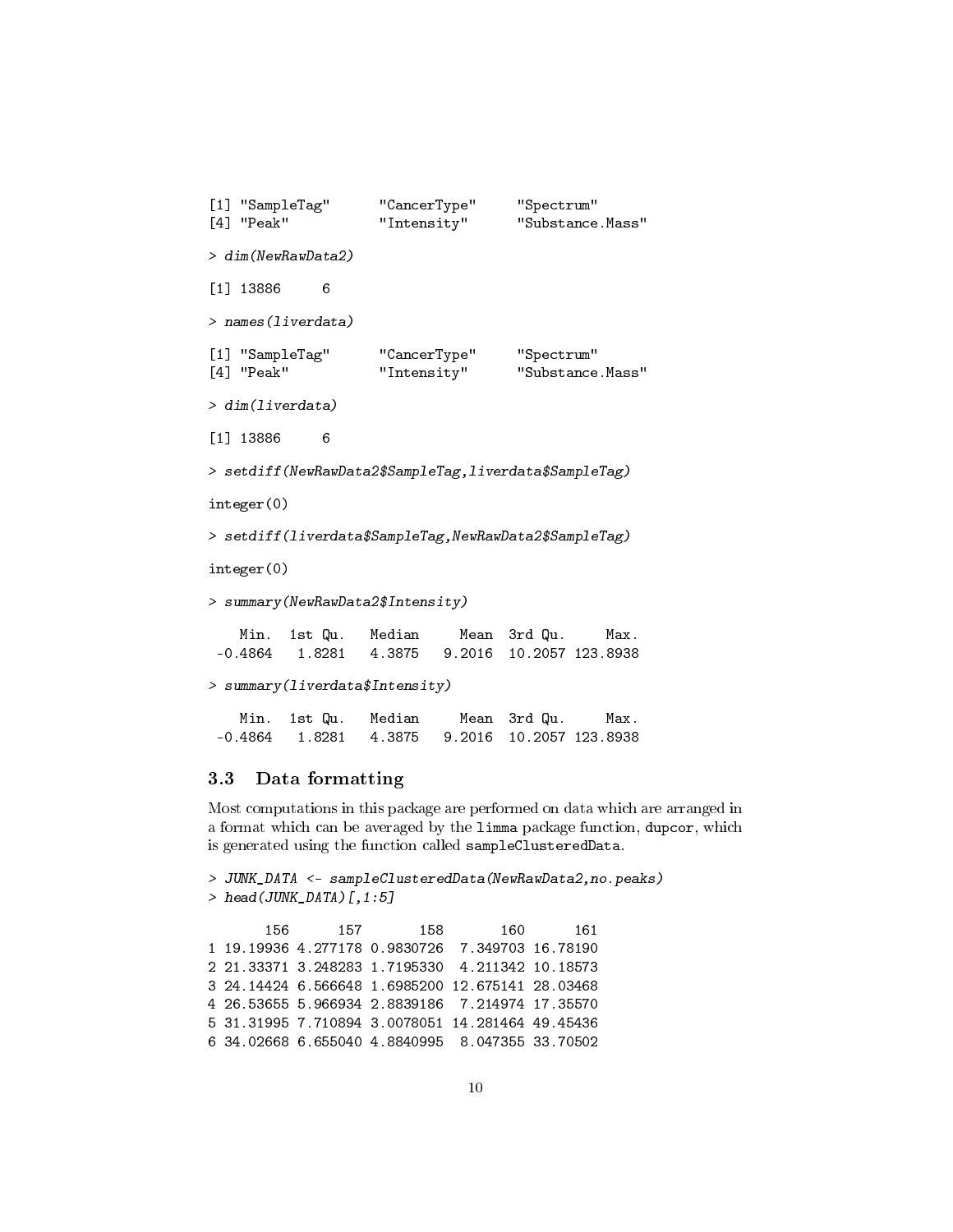Two consecutive rows of this dataframe are expression values of same sample. The first column of this dataframe, for example, is given by:

> as.vector(t(matrix(liverdata[liverdata\$SampleTag %in% 156,]\$Intensity,53,2))[,1:5]) [1] 19.199355 21.333709 24.144236 26.536552 31.319952 [6] 34.026683 4.515875 4.797836 9.958806 7.276754 > length(as.vector(t(matrix(liverdata[liverdata\$SampleTag %in% 156,]\$Intensity,53,2)))) [1] 106

> as.vector(t(matrix(NewRawData2[NewRawData2\$SampleTag %in% 156,]\$Intensity,53,2))[,1:5])

[1] 19.199355 21.333709 24.144236 26.536552 31.319952 [6] 34.026683 4.515875 4.797836 9.958806 7.276754

> length(as.vector(t(matrix(NewRawData2[NewRawData2\$SampleTag %in% 156,]\$Intensity,53,2))))

[1] 106

This is the vector of duplicate expression measurements of the 53 peaks on the sample with ID 156.

We recommend that both the expression data and phenotypic information should be combined into a single coherent and well-documented data structure, by storing them in objects of aclinicalProteomicData class. We describe this in detail in the next section.

# <span id="page-10-0"></span>4 Combining expression data and phenotypic information into a single object of aclinicalProteomicData class

A clinical proteomic proling study results in protein expression data, but there are often available records of phenotypic characteristics for the samples under study. Thus it is convenient to combine the datasets into a single well-annotated data structure with coherrent dimensions across the data slots, e.g. objects of ExpressionSet class, in the Biobase package. In the  $clipped$  package, we have defined a new object class for clinical proteomic profiling data, known as aclinicalProteomicData, which can be used to combine both expression data and phenotypic information from a clinical proteomic study into a single data structure which can be used directly in analyses. An aclinicalProteomicData class object has slots for storing: a matrix of raw SELDI data (rawSELDIdata), a character vector of sample covariates (covariates), a matrix of phenotypic data (phenotypicData), a character vector storing classes for phenotypic variables (variableClass), and a numeric value for the number of peaks of interest (no.peaks). I will now explain how to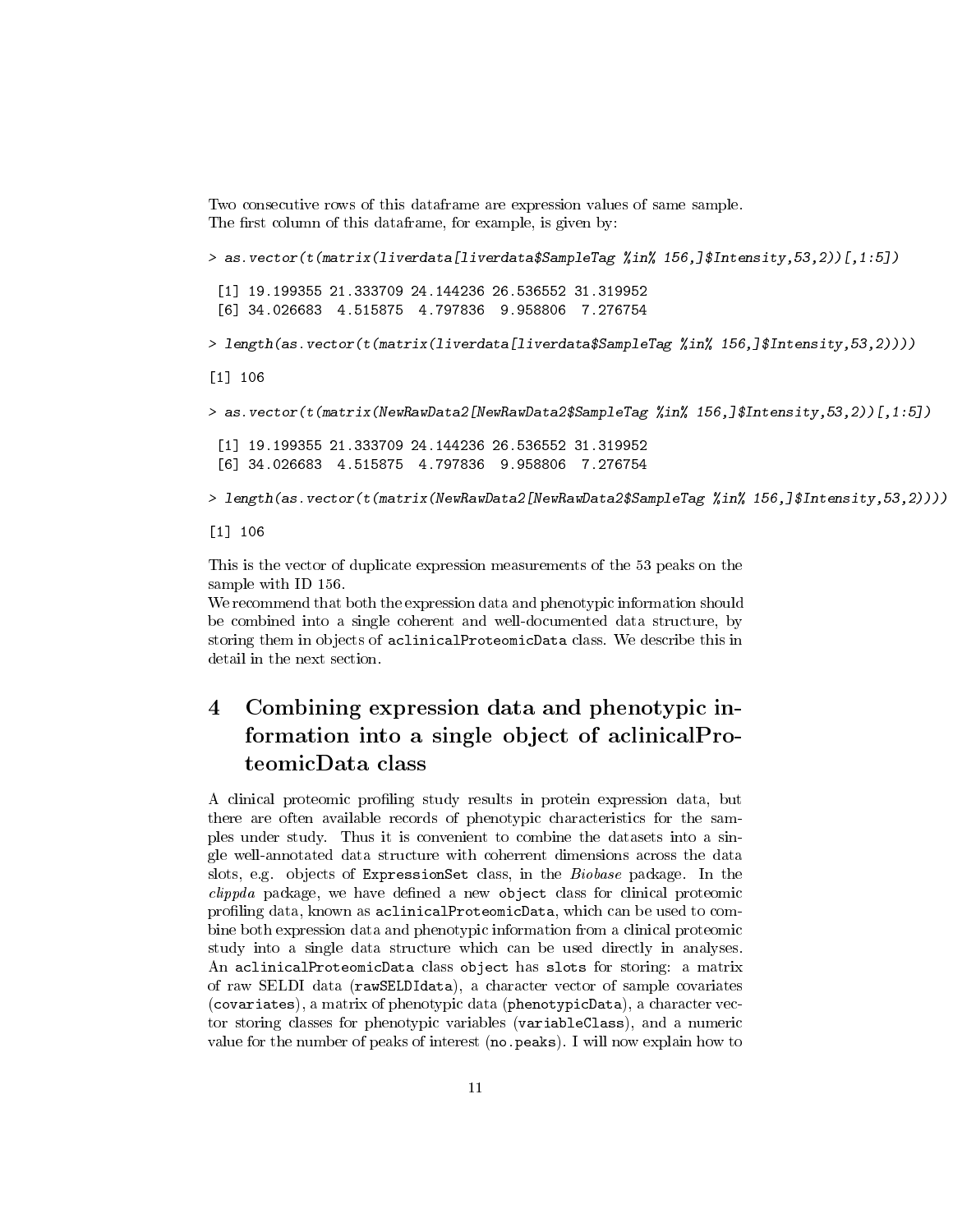construct objects of a aclinicalProteomicData class, which are the input data for many generic functions in the clippda package. The following steps may be followed:

(i) First, we need to pre-process the "raw" replicate expression data from the Biomarkers wizard software to remove the inconsistencies caused by sample mislabelling. The codes for doing this were given in the last section, and the pre-processed data was stored in the object NewRawData2. Below is how to create data objects of a aclinicalProteomicData class:

```
> OBJECT=new("aclinicalProteomicsData")
> OBJECT@rawSELDIdata=as.matrix(NewRawData2) #OBJECT@rawSELDIdata=as.matrix(liverdata)
> OBJECT@covariates=c("tumor" , "sex")
> OBJECT@phenotypicData=as.matrix(liver_pheno)
> OBJECT@variableClass=c('numeric','factor','factor')
> OBJECT@no.peaks=no.peaks
> OBJECT
clinical proteomics dataType : aclinicalProteomicsData
rawSELDIdata:
        matrix with: 13886 rows and 6 columns
phenotypicData:
       matrix: containing information on 131 samples and 3 variables
        varLabels: SampleTag tumor sex
variableClass: numeric factor factor
covariates: tumor sex
no.peaks: 53
>
```
An object of aclinicalProteomicsData class takes as arguments: a matrix of expression values, a matrix of phenotypic information, a character vector of covariates of interest, a character vector of classes for phenotypic variables, and a numeric value for the number of peaks of interest.

#### <span id="page-11-0"></span>4.1 Extracting data from an aclinicalProteomicsData class object

We can extract data from various slots of an object of a aclinical ProteomicsData class using the command: object@slotname.

The rawSELDIdata may be obtained from an aclinicalProteomicsData class object using the command: proteomicsExprsData(object). The phenotypicData may be obtained from that object using the command: proteomicspData(object). Here is an example of how to extract the expression and phenotypic datasets from an aclinicalProteomicsData object. We only show the first few rows of these datasets.

> head(proteomicsExprsData(OBJECT))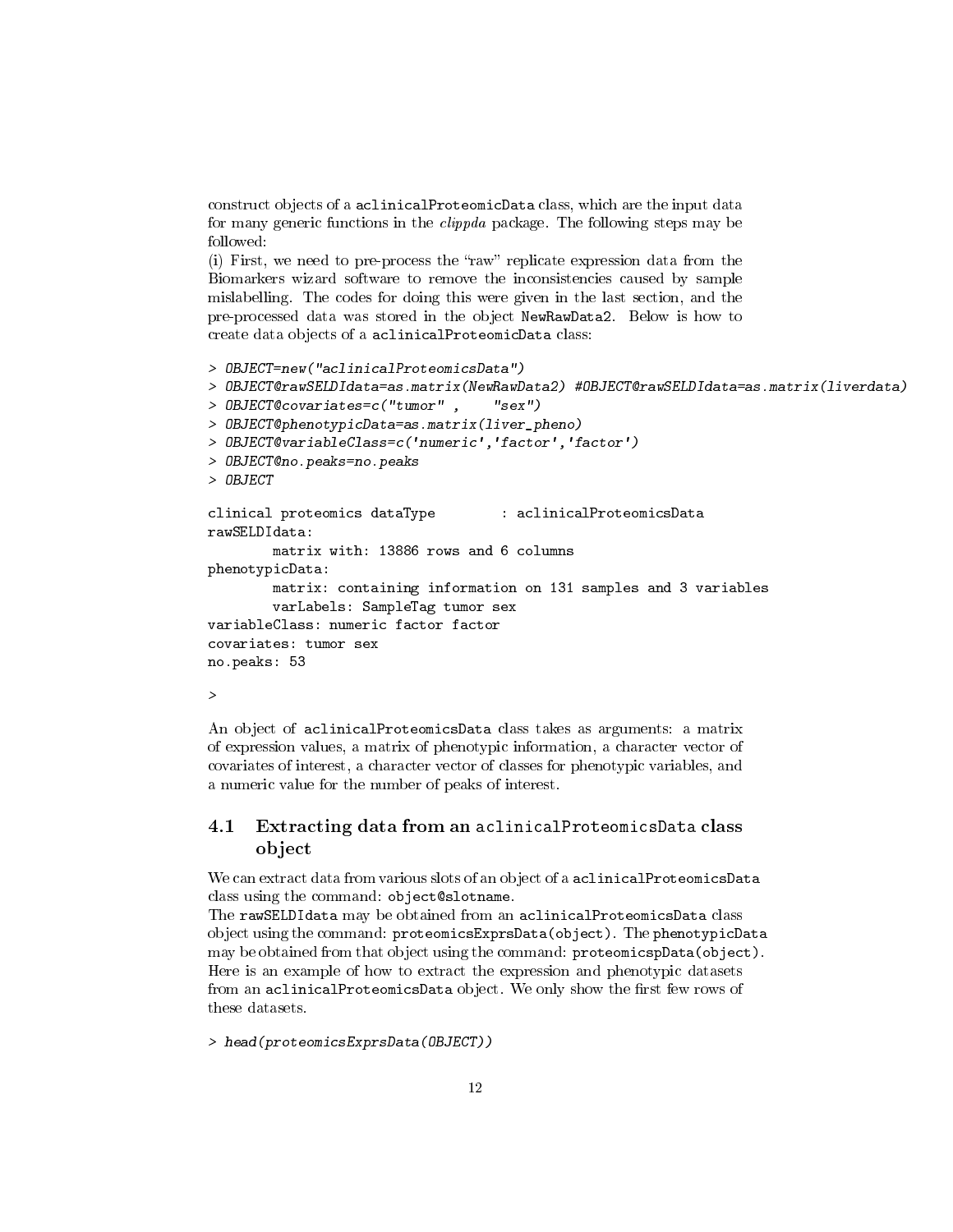|    | SampleTag CancerType Spectrum Peak Intensity |              |                |              |   |             |  |  |
|----|----------------------------------------------|--------------|----------------|--------------|---|-------------|--|--|
| 1  | 156                                          |              | с              | 1            |   | 1 19.199360 |  |  |
| 2  | 156                                          |              | C              | 1            |   | 2 24.144240 |  |  |
| 3  | 156                                          |              | C              | 1            |   | 3 31.319950 |  |  |
| 4  | 156                                          |              | C              | 1            |   | 4 4.515875  |  |  |
| 5  | 156                                          |              | C              | $\mathbf{1}$ |   | 5 9.958806  |  |  |
| 6  | 156                                          |              | C              | $\mathbf{1}$ | 6 | 6.516681    |  |  |
|    | Substance. Mass                              |              |                |              |   |             |  |  |
| 1  |                                              | 1689.272     |                |              |   |             |  |  |
| 2  |                                              | 1776.455     |                |              |   |             |  |  |
| 3  |                                              | 1863.600     |                |              |   |             |  |  |
| 4  | 1883.988                                     |              |                |              |   |             |  |  |
| 5  |                                              | 1926.397     |                |              |   |             |  |  |
| 6  |                                              | 2020.212     |                |              |   |             |  |  |
|    | > head(proteomicspData(OBJECT))              |              |                |              |   |             |  |  |
|    | SampleTag tumor sex                          |              |                |              |   |             |  |  |
| 1  | 38                                           | n            | M              |              |   |             |  |  |
| 3  | 158                                          | $\mathsf{C}$ | M              |              |   |             |  |  |
| 5  | 196                                          | $\mathsf{C}$ | $\overline{F}$ |              |   |             |  |  |
| 7  | 213                                          | C            | M              |              |   |             |  |  |
| 9  | 26                                           | n            | M              |              |   |             |  |  |
| 13 | 71                                           | n            | М              |              |   |             |  |  |

### <span id="page-12-0"></span>5 Sample size calculations

### <span id="page-12-1"></span>5.1 Obtaining the parameters

Now we will use the data from an aclinicalProteomicsData class object to calculate the sample size required when planning clinical proteomic profiling studies.

There are two possible sources of the data used in sample size calculations: 1. A pilot clinical proteomic profiling study.

2. Reuse data from previous clinical proteomic profiling studies.

Because of the difficulty with reproducibility in proteomic profiling studies, I find it more reasonable to reuse data from previous studies (with similar hypotheses to the proposed study) as the pilot data. This is especially useful if it is possibe to obtain data from multiple "previous studies". In this way, there is "replication" and one can use these multiple datasets to determine the range for plausible estimates of the parameters, which may be used to set up guidelines on the sample size required when planning a proteomic profiling study. The down-side of this method is that for some studies, the data on certain risk factors may be missing or incomplete, giving rise to incomplete sets of covariates. In this case, one can employ the method proposed by Nyangoma *et al.* (2009) to estimate the admissible effects of confounders.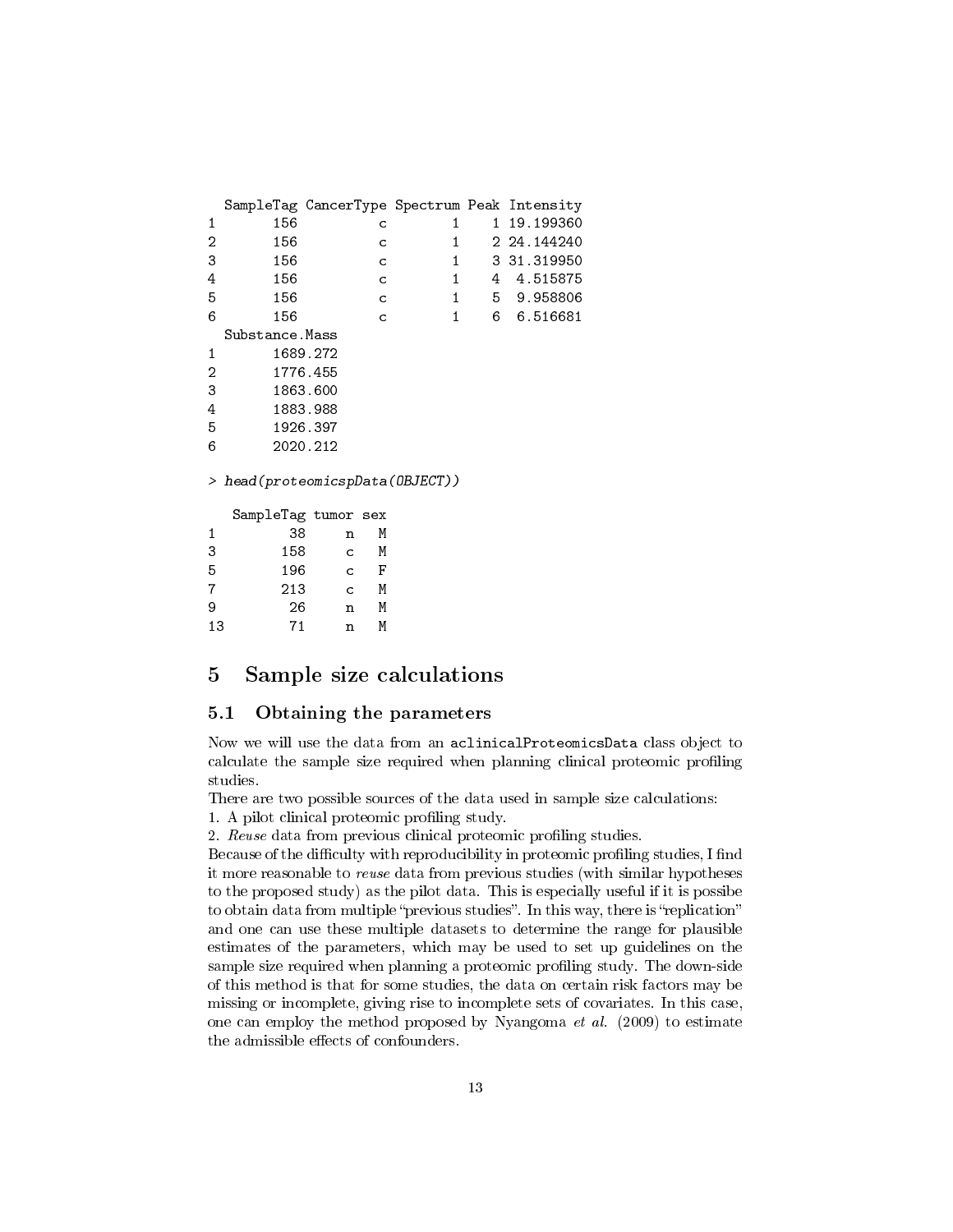First, the data is transformed by taking logarithms-to-base-two, and then used in calculating sample size parameters. The parameters required in sample size calculations are: the biological variance, the technical variance, the difference to be estimated, the intraclass correlation between technical replicates, signicance level, and the power that need to be attained. The power and signicance level, and the intraclass correlation (if known) are usually pre-specified. The rest of the parameters are computed from the pilot data (or data from previous studies) within the procedure for computing sample size (sampleSize) as follows:

 $(i)$  The biological variance, the differences to be estimated, and the significance of the peaks, may be obtained using the command:

betweensampleVariance(object).

(ii) The technical variance is calculated using the command:

sampletechnicalVariance(object).

### <span id="page-13-0"></span>5.2 Graphical representation to aid in selection of adjustment factors for the effect sample imbalance

Some graphics may aid in understanding the consequences of using certain designs when planning a clinical proteomics study. A Plot of the Z values against the ratios of the corresponding proportions of cases in study to the proportions of the controls (i.e. odds of being a case), is the simplest tool that highlights the effects of sample imbalance on the sample size required when planning a proteomics study. The odds is a measure of the fold-change in the proportions of cases to controls. We feel that a choice in the proportions of cases to those of controls which gives odds greater than a 3-fold change indicate extreme imbalances which are unlikely to be of practical use. This would lead to choices of  $Z = 2 + c$ , where  $0 \le c \le 1$ . We have plotted several Z values against their corresponding odds and highlighted on this plot some values of odds and corresponding Z from some designs which are likely to be used in practice when planning a profiling study, for example: balanced design (i.e. 1:1) and unbalanced designs (i.e 1:3, 1:4 and 1:5). This plot can be done in clippda using the commad:

```
> probs=seq(0,1,0.01) # provide hypothetical proportions of cases vs controls
> ZvaluescasesVcontrolsPlots(probs)
```

```
null device
           1
```
This command saves the plot as a pdf file: ZvaluescasesVcontrolsPlots.pdf in a working directory. We append this plot here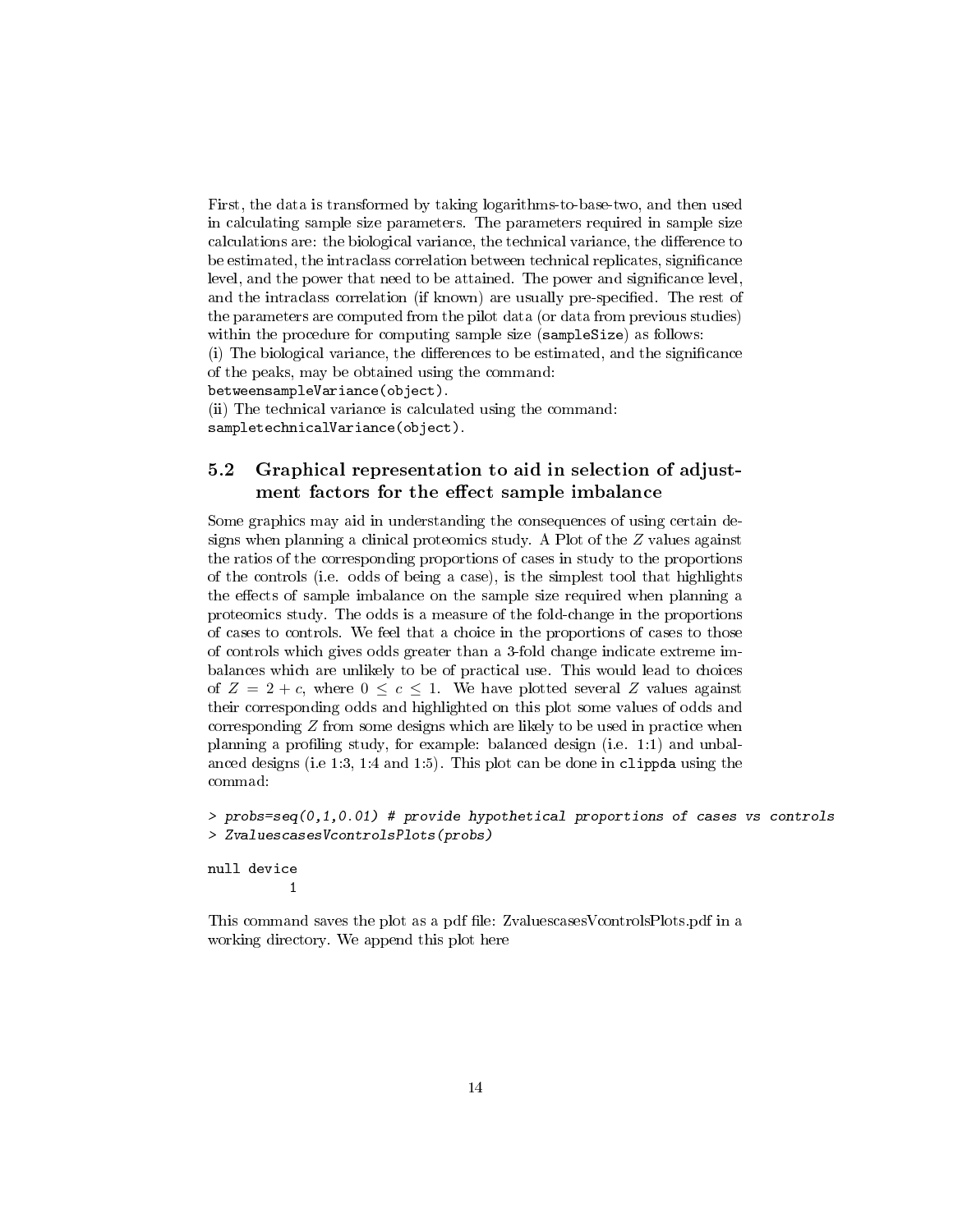

If other parameters (e.g. intraclass correlation, protein variance, signicance level) are held constant, a balanced design gives rise to the minimum  $Z$  value,  $Z = 2$ , and hence the smallest sample size compared to unbalanced designs. This means you get same power at a smaller sample size if a study is balanced. The visualization method becomes more complex as the dimension of the covariates space increases. When we have binary exposure and confounder, then a cross-classification of individuals into these categories gives rise to 3-dimensional (3D) multinomial distribution of the number of cases. When repeated multinomial sampling is done under a specific scheme, then the proportions of elements in various cells vary in the 3D space, and Z values describe ellipsoid with respect to any 2D subspace of the 3D multinomil space. Three hundred individuals were proportionately sampled 10000 times in the ratio 1:1:1:1. The same individuals were again sampled 10000 times following an unbalanced design: 1:2:1:7. We first plotted the densities of the  $Z$  values generated from these experiments using the following command

> nsim=10000;nobs=300;proposeddesign=c(1,2,1,7);balanceddesign=c(1,1,1,1) > ZvaluesfrommultinomPlots(nsim, nobs, proposeddesign, balanceddesign)

\$Zvalue [1] 4.042853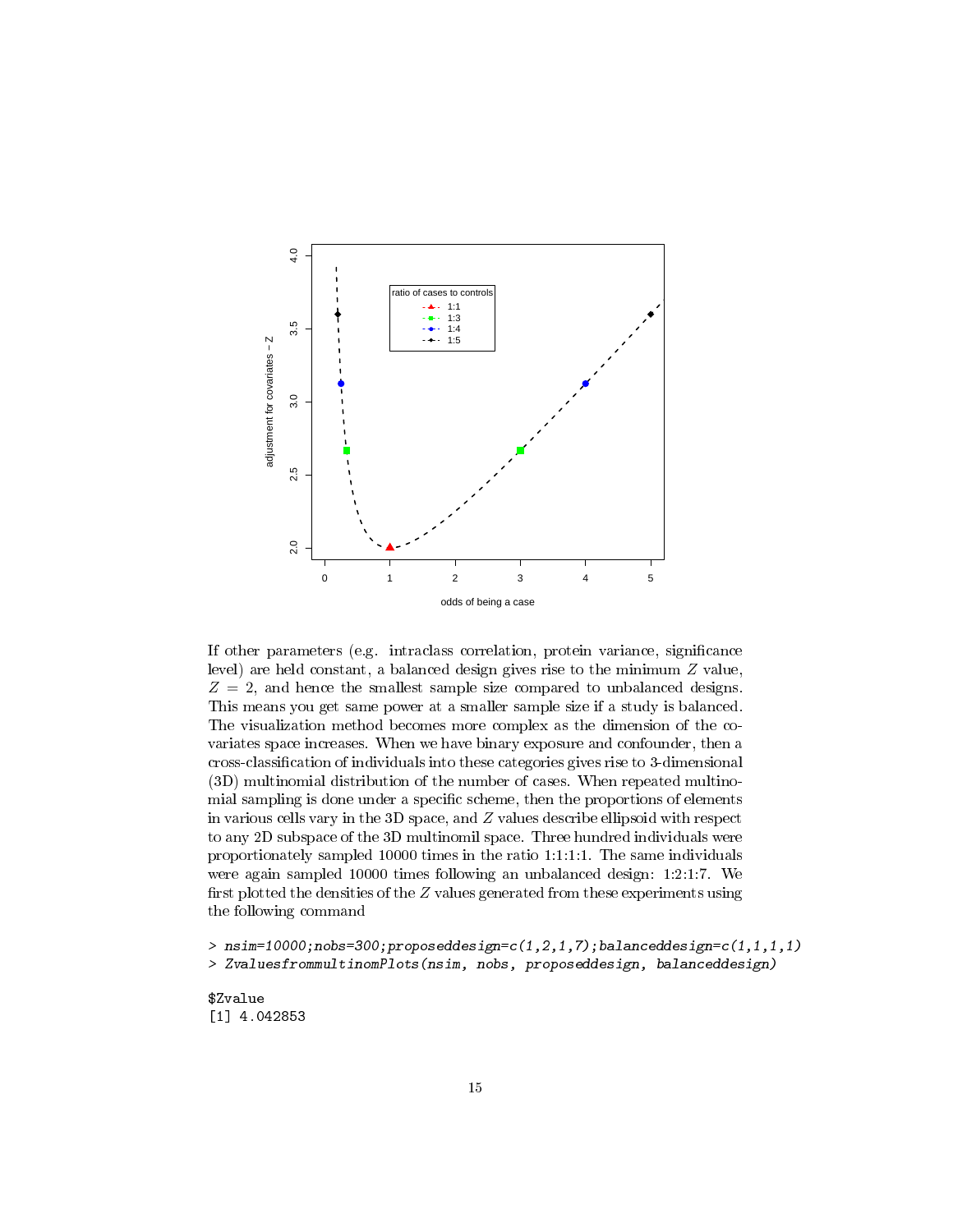\$varZ [1] 0.2523415 >

The density plot indicates that the Z values from a balanced design cluster around  $Z = 2$ , while those of an unbalanced design cluster around  $Z = 2 + c$ , where here  $c \approx 2$ .



Thus as in the simplest unbalanced design when there is a binary exposure and one binary confounder, the choice of  $Z = 2$  leads to the smallest sample size, which happens to be the case only if a study is balanced. If some degree of unbalancedness is expected, then larger values of Z must be chosen.

The Z values plotted against elements of any 2D subspace of the 3D space of multinomial probabilities lead to ellipsoids shown in the figure below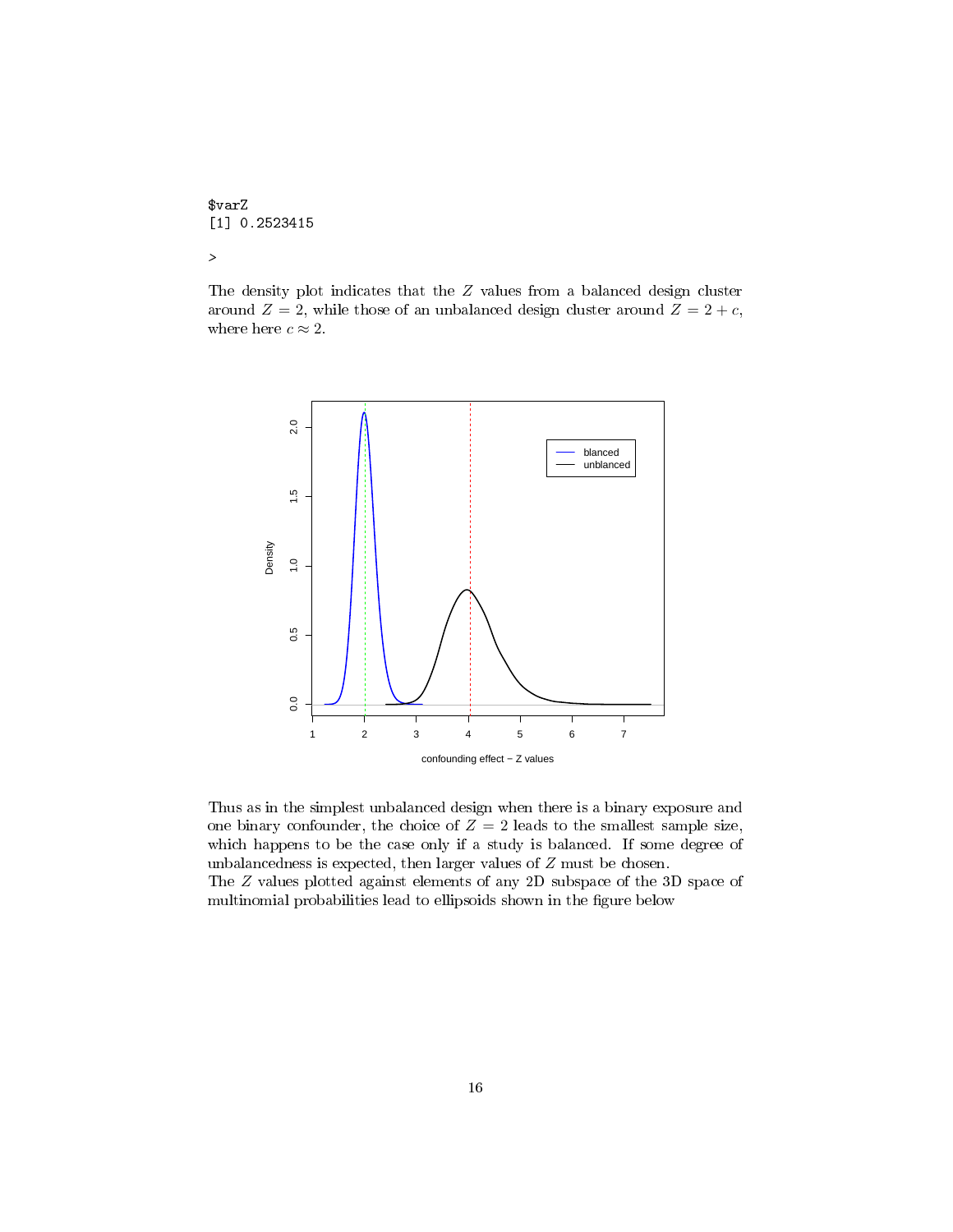

Again, we can clearly see  $Z = 2$  for a balanced study and attains higher values for various degrees of unbalancedness.

### <span id="page-16-0"></span>5.3 Sample size calculations

The sample size can be computed using the function sampleSize. This function, first computes the input parameters for sample size calculation, using the function, sampleSizeParameters. The other useful input parameter is the heterogeneity correction factor, Z. If full covariate information is known then Z is the second diagonal element of the output matrix expected Fisher information obtained using the command: fisherInformation(object). However, if there is incomplete set of sample covariates (or if no covariates can be found), it would be useful to derive a range of plausible of Z using the method proposed by Nyangoma et al. (2009).

Here, we use the covariates that were available to us (i.e. cancer class, sex, and age) to gauge the degree of data imbalance. This estimate may be used as a guideline when setting up the range of possible values of adjustment factors for data imbalance (i.e. the  $Z$  values). In these computations, it is assumed that only duplicate data are available.

```
> intraclasscorr <- 0.60
> signifcut <- 0.05
```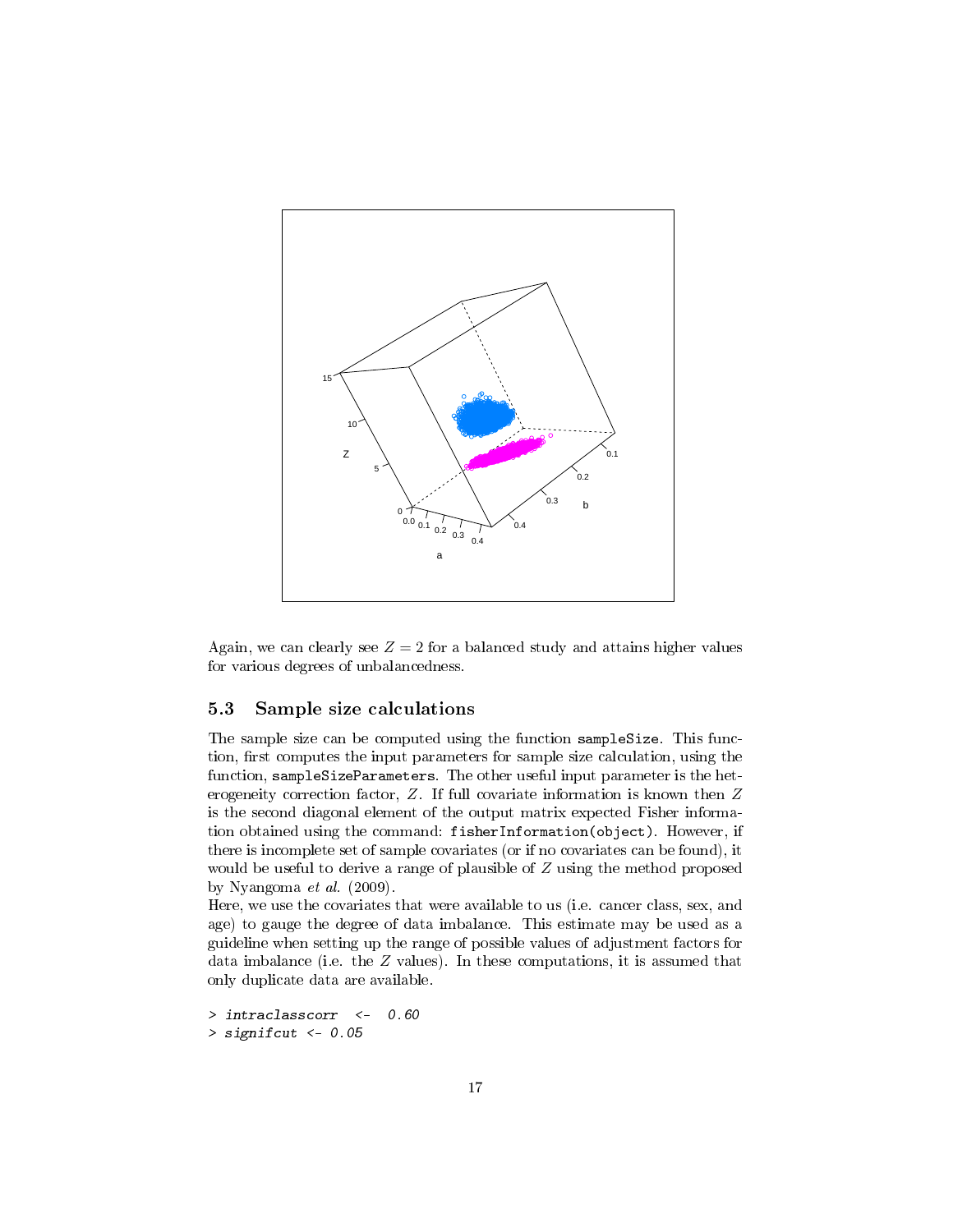```
> Data=OBJECT
> sampleSizeParameters(Data, intraclasscorr, signifcut)
$Corr
[1] 0.8802024
$techVar
[1] 0.7510302
$bioVar
[1] 3.211113
$DIFF
[1] 0.3385422
> Z <- as.vector(fisherInformation(Data)[2,2])/2
> Z
[1] 2.075855
> sampleSize(Data, intraclasscorr, signifcut)
$protein_variance
[1] 4.1
$replicate_correlation
[1] 0.8802024
$difference
[1] 0.3385422
$sample_size
      alpha0.001 alpha0.01 alpha0.05 alpha0.001 alpha0.01
beta0.1 1391 990 699 1443 1027
beta0.2 1136 777 522 1179 806
beta0.3 968 639 411 1005 664
      alpha0.05
beta0.1 725
beta0.2 542
beta0.3 426
```
Note that the value of Z is only about  $4\%$  above the nominal Z value, i.e.  $Z = 2$ , which is used in the classical sample size calculations, but it has a noticeable effect on sample size. For example, At  $70\%$  power and  $5\%$  level of significance, the sample size has increased from 411 to 426. We have seen worse imbalances in many studies where heterogeneities are above 40% of the nominal value. For this data set, the biological variance (bioVar  $=$  3.2), is particularly large and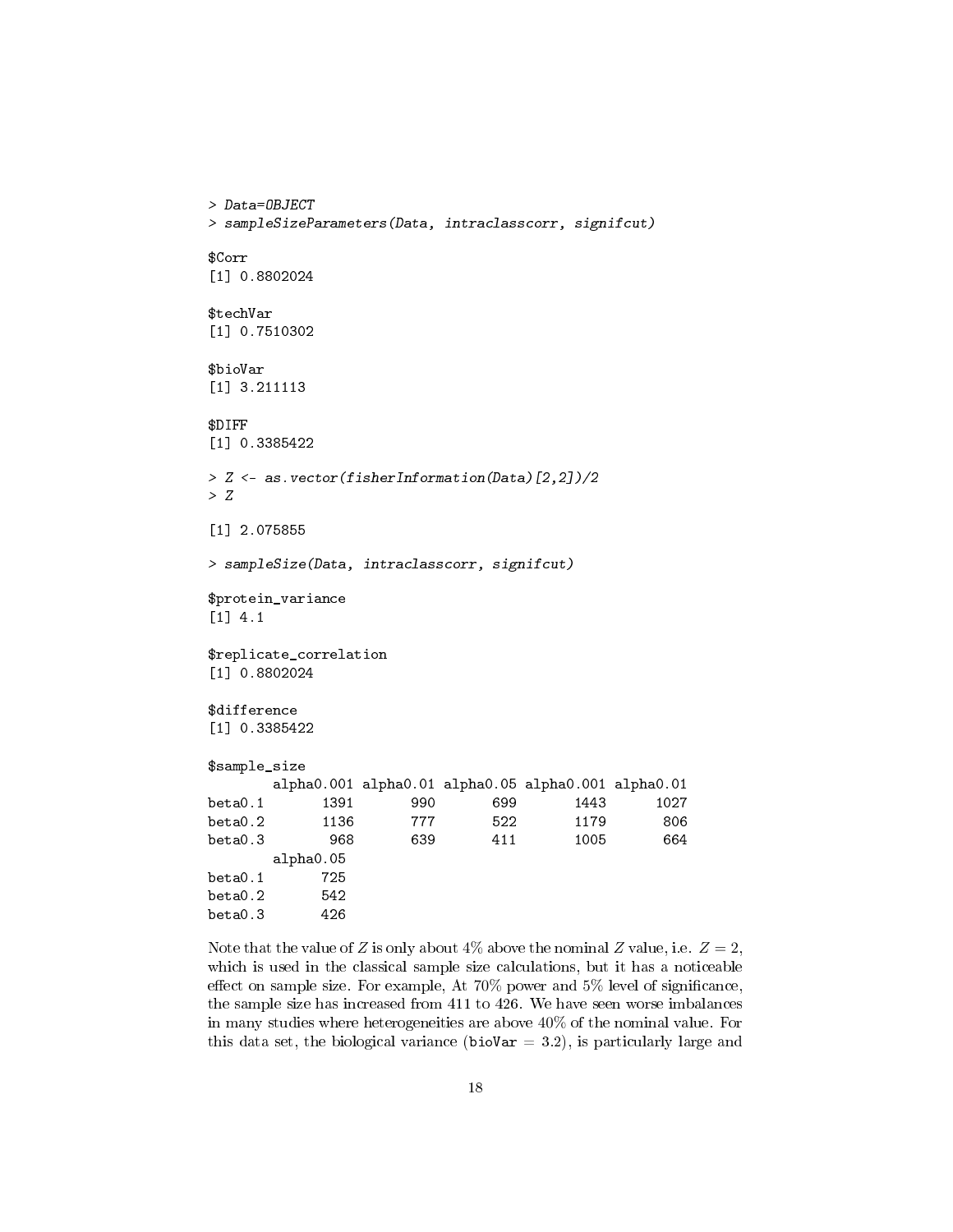this has inflated the number of biological samples required. We believe that the sample size required could be much lower, if the biological variance could be appropriately controlled.

### <span id="page-18-0"></span>6 Display of the results

The following commands will produce a contour plot of sample sizes over a range of values for clinically-important differences versus protein variances. The plot will be saved in your working directory. The sample size contours are generated from the outer product of the differences  $(0.13 - 0.5)$  and variances  $(0.2 - 4.0)$ . Combinations of the parameters in this region give sample size values that are likely to be achieved in practice. In contrast, the parameters outside these ranges result in sample sizes that are too large to be of practical use. Intraclass correlations used are 0.70 and 0.90, the powers used are 0.70 and 0.90; and the signicance level considered is 0.05. On the grid, we have plotted a number of sample sizes we computed from real-life data from several SELDI and MALDI proteomic profiling studies, for example: late-stage (MALDI - green), earlycancer (SELDI - blue, MALDI - red), colorectal serum (SELDI with different chip-type: IMAC - purple, CM10 - gray, Q10 - orange). The description of the data can be found in [Nyangoma et al.](#page-21-2) [\(2011\)](#page-21-2). These results can be used to formulate a general guideline for the number of samples required to plan a proteomic profiling study. You will immediately see that using fewer than 50 samples, will not result in any meaningful estimation of differences. For latestage cancer, you would need the fewest number of samples, even using a very variable sample-types such as urine. You typically need more samples (over 200) to estimate differences between early stage cancer and non-cancer controls. The output will contain four contour plots describing various combinations of the above parameters. You will notice that, as expected, for more power, you need larger sample sizes.

```
> m <- 2
> DIFF \leq seq(0.1,0.50,0.01)
> VAR \leftarrow seq(0.2, 4, 0.1)> beta <- c(0.90,0.80,0.70)
> alpha <- 1 - c(0.001, 0.01, 0.05)/2
> Corr <- c(0.70,0.90)
> Z \le 2.4> Indicator <- 1
> observedPara <- c(1,0.4) #the variance you computed from pilot data
> #observedPara <- data.frame(var=c(0.7,0.5,1.5),diFF=c(0.37,0.33,0.43))
> sampleSizeContourPlots(Z,m,DIFF,VAR,beta,alpha,observedPara,Indicator)
null device
```
1

You may input parameters from your pilot study into the plot, e.g. the following hypothetical values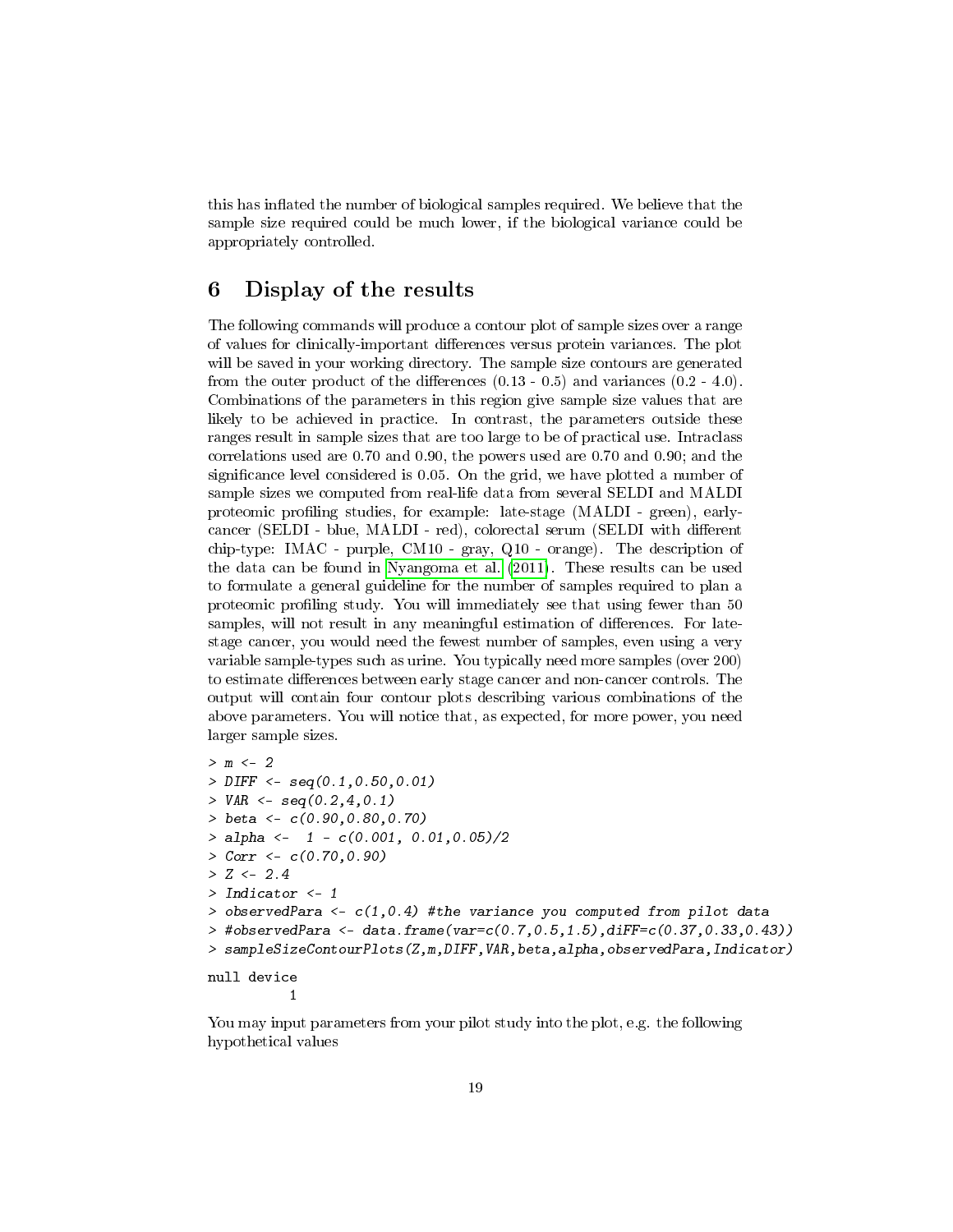> observedVAR=1

### > observedDIFF=0.4

The result will be plotted as a triangle in your plot. You may set these values to 0, if you do not have pilot data, in which case the values computed from my pilot studies (dotted on the plot) may be used to draw guidelines for sample size required to plan a cancer proteomic profiling study. If you have what is believed to be appropriate clinically important differences, you can also determine the required sample sizes from the sample size contour plots. For example, if we assume that the clinically important difference is 0.35 then the sample sizes for given values of protein variances, are the values at the intersection of the sample size contours and the horizontal line with an intercept of  $0.35$  on the "difference" axis on the grid of differences versus variances (i.e. the blue dotted line). We include the plot generated using the above commands:



You may also visualize your results using 3D scatterplots through the sampleSize3DscatterPlots as follows

 $> Z < -2.460018$  $> m < -2$ > DIFF <- seq(0.1,0.50,0.01)  $>$  VAR  $\leq$  seq(0.2,4,0.1)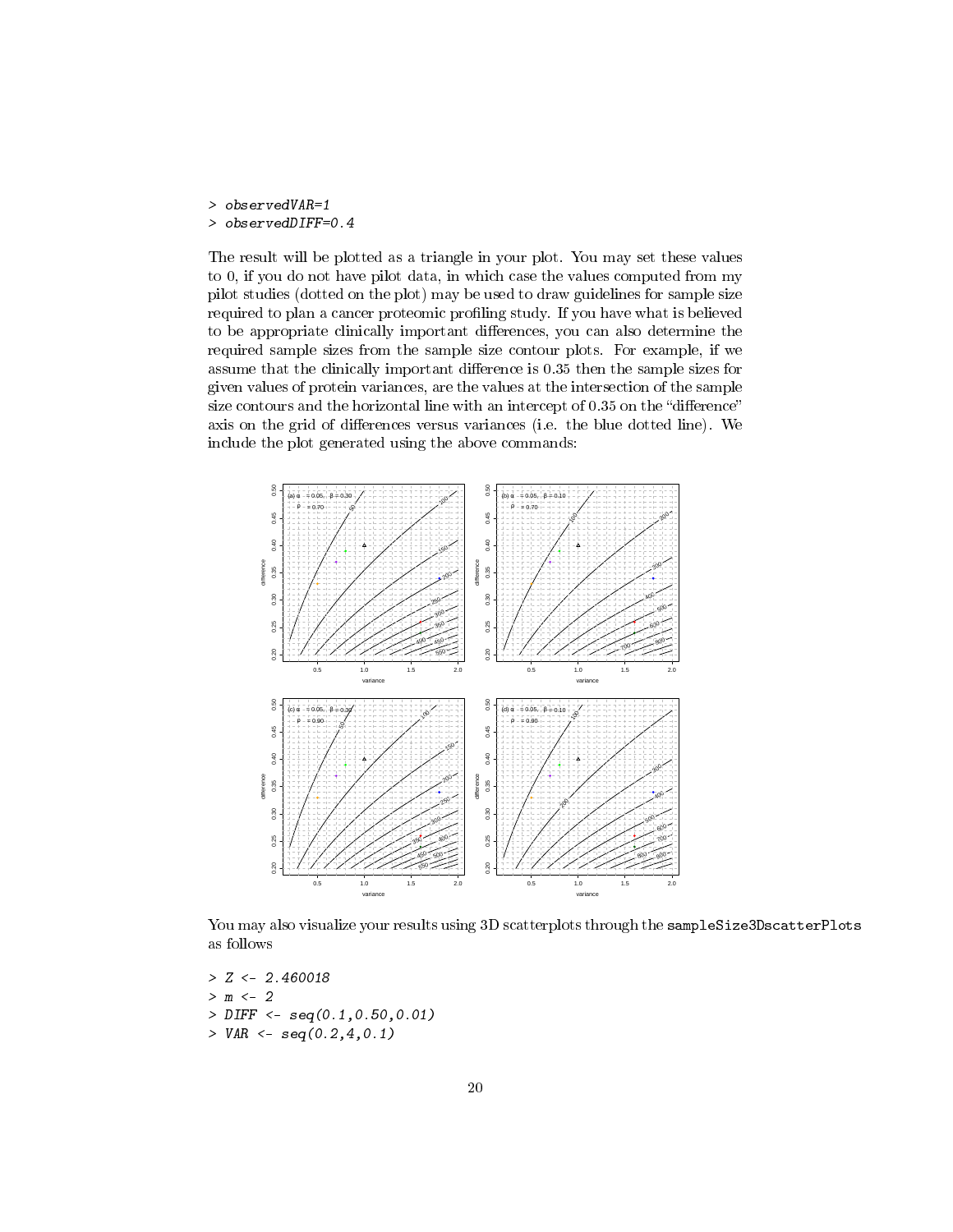```
> beta <- c(0.90,0.80,0.70)
> alpha <- 1 - c(0.001, 0.01, 0.05)/2
> observedDIFF <- 0.4
> observedVAR <- 1.0
> observedSampleSize <- 80
> Indicator <- 1
> Angle <- 60
> sampleSize3DscatterPlots(Z,m,DIFF,VAR,beta,alpha,observedDIFF,observedVAR,observedSampleS
null device
         1
```
A plot from our examples is given below



# References

- <span id="page-20-0"></span>M. Birkner, A. Hubbard, M. van der Laan, C. Skibola, C. Hegedus, and M. Smith. Issues of processing and multiple testing of seldi-tof ms proteomic data. Stat Appl Genet Mol Biol, 5(1) Article 11, 2006.
- <span id="page-20-1"></span>M. Boguski and M. McIntosh. Biomedical informatics for proteomics. Nature, 422(6928):2337, 2003.